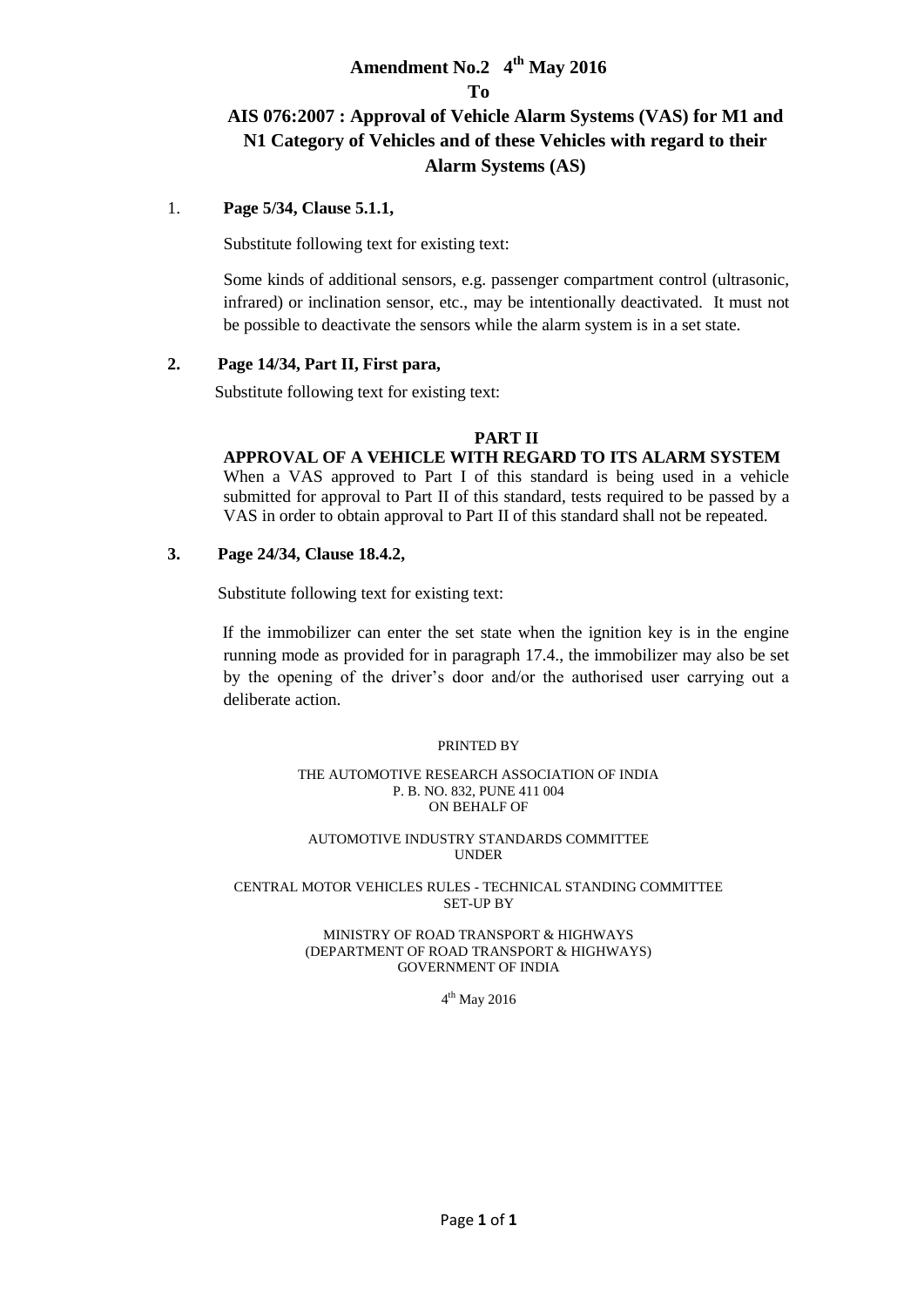# **AMENDMENT NO.1 12 August 2014 TO**

# **AIS-076: 2007 - Approval of Vehicle Alarm Systems (VAS) for M1 and N1 Category of Vehicles and of these Vehicles with regard to their Alarm Systems (AS)**

### **1. Page 8/34, Clause 5.10:**

Substitute the following text for exiting text:

"5.10 Power supply: The source of power for the VAS shall either be the vehicle battery or a rechargeable battery. Where provided, an additional rechargeable or non-rechargeable battery may be used. These batteries shall by no means supply energy to other parts of the vehicle electrical system."

# **2. Page 19/34, Clause 11.10:**

Substitute the following text for exiting text:

"11.10 Power supply : The source of power for the AS shall either be the vehicle battery or a rechargeable battery. Where provided, an additional rechargeable or non-rechargeable battery may be used. These batteries shall by no means supply energy to other parts of the vehicle electrical system."

# **3. Page 12/34, Clause 6.2.13:**

Substitute the following text for exiting text:

"6.2.13 Safety against false alarm in the event of an impact on the vehicle: It shall be verified that an impact of up to 4.5 Joules of a hemispherical body with 165 mm in diameter and  $70 \pm 10$  Shore A applied anywhere to the vehicle bodywork or safety glass with its curved surface does not cause false alarms. However a warning signal of duration less than 5s is allowed as an optional feature for an impact of up to 4.5 Joules applied anywhere to the vehicle bodywork or safety glass."

# **4. Page 31/34, ANNEX 4:**

Substitute following Annex 4 for exiting Annex 4:

# **ANNEX 4**

(see 6.2.12)

# **ELECTROMAGNETIC COMPATIBILITY**

**Note**: To test the electromagnetic compatibility, either paragraph 1. or paragraph 2. shall be used, depending on the test facilities.

### **1. METHOD ISO**

### **1.1 Immunity against disturbances conducted along supply lines**

Apply the test pulses 1, 2a/2b, 3a, 3b, 4 and 5a/5b according to the International standard ISO 7637-2:2004 to the supply lines as well as to other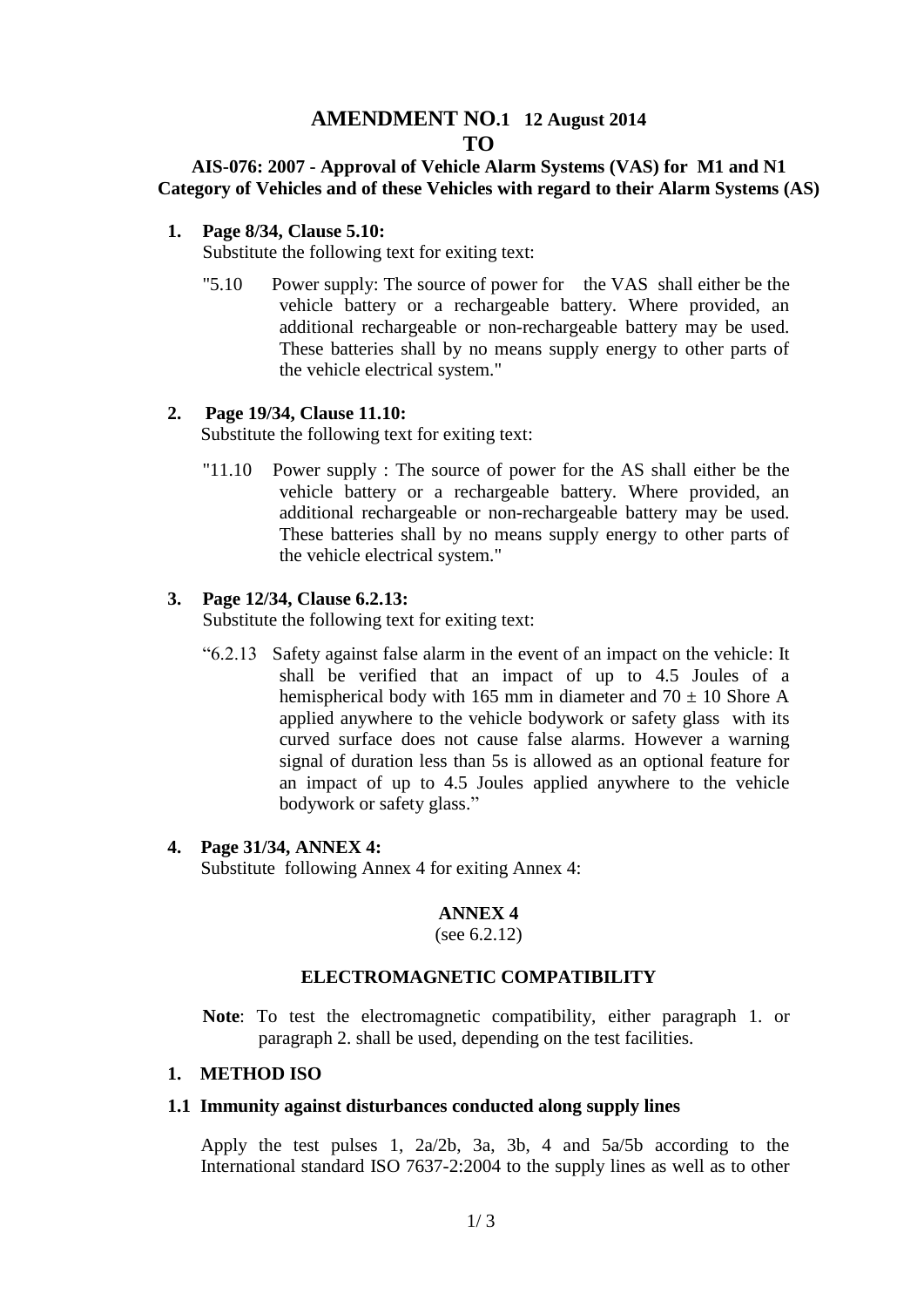connections of VAS/AS which may be operationally connected to supply lines.

Concerning pulse 5, pulse 5b shall be applied on vehicles which include an alternator with internal limitation diode and pulse 5a shall be applied for others cases.

Concerning the pulse 2, pulse 2a shall always be applied and pulse 2b could be performed with the agreement between the vehicle manufacturer and the test agency.

With the agreement of the Test Agency, Test pulse 5a/5b need not be applied for Type Approval of a VAS which is intended for the fitment to vehicles without any alternators

VAS/AS in unset state and set state

The test pulses 1 through 5 shall be applied. The required functional status for all applied test pulses is given in table 1.

| Test pulse number | Test level | Functional status |
|-------------------|------------|-------------------|
|                   |            |                   |
| 22                |            |                   |
| 2b                |            |                   |
| 3a                |            |                   |
| 3b                |            |                   |
|                   |            |                   |
| 5a/5b             |            |                   |

Table 1 – Severity/functional status (for supply lines)

# **1.2 Immunity against disturbance coupled on signal lines**

Leads which are not connected to supply lines (e.g. special signal lines) shall be tested in accordance with the International Standard ISO 7637-3:1995 (Corr.1). The required functional status, for all applied test pulses are given in Table 2.

Table 2 – Test level / functional status (for signal lines)

| Test pulse number | Test level | <b>Functional status</b> |
|-------------------|------------|--------------------------|
|                   |            |                          |
|                   |            |                          |

# **1.3 Immunity against radiated high frequency disturbances**

Testing of the immunity of a VAS/AS in a vehicle or as a separate technical unit may be performed according to the technical prescriptions of AIS 004 Part 3 and test methods described in Annex 4 for the vehicles and Annex 7 for a separate technical unit.

# **1.4 Electrical disturbance from electrostatic discharges**

Immunity against electrical disturbances shall be tested in accordance with Technical Report ISO/TR 10605-1993.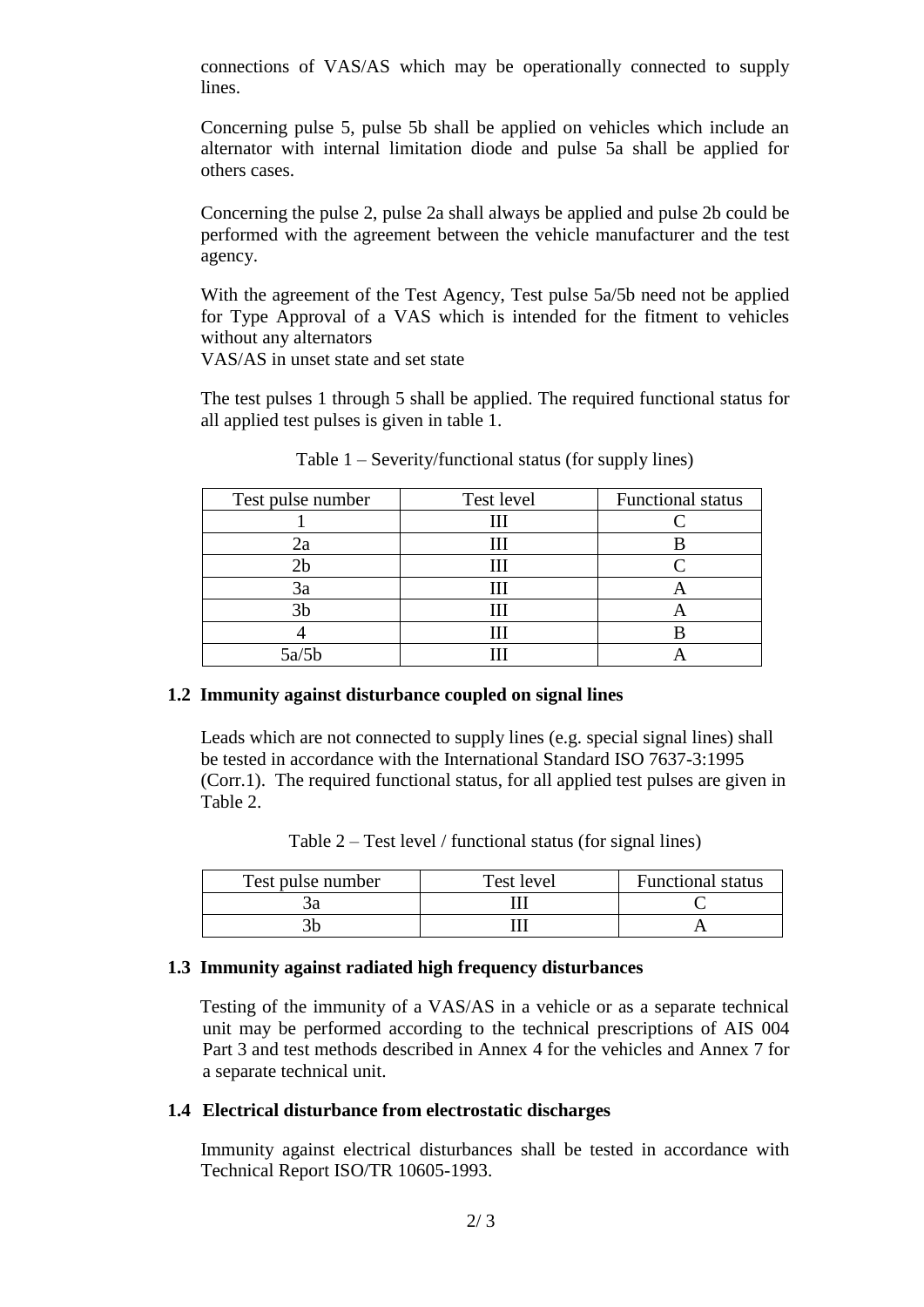#### **1.5 Radiated emission**

Tests shall be performed according to the technical prescriptions of AIS 004 Part 3 and according to the test methods described in Annexes 2 and 3 for vehicles or Annexes 5 and 6 for a separate technical unit."

# **2.0 METHOD IEC**

# **Electromagnetic field**

The VAS/AS shall undergo the basic test. It shall be subjected to the electromagnetic field test described in IEC Publication 839-1-3-1998 test A-13 with a frequency range from 20 to 2000 MHz, and for a field strength level of 30 V/m.

In addition, the VAS/AS shall be subjected to the electrical transient conducted and coupled tests described in the International standard ISO 7637 Parts 1:1990, 2:1990 and 3:1995, as appropriate.

#### **Electrical disturbance from electrostatic discharges**

The VAS/AS shall undergo the basic test. It shall be subjected to testing for immunity against electrostatic discharge as described in either EN 61000-4-2, or ISO/TR 10605-1993, at the manufacturer's choice.

#### **Radiated emissions**

Tests shall be performed according to the technical prescriptions of AIS 004 Part 3 and according to the test methods described in Annexes 2 and 3 for vehicles or Annexes 5 and 6 for a separate technical unit."

#### PRINTED BY

#### THE AUTOMOTIVE RESEARCH ASSOCIATION OF INDIA P. B. NO. 832, PUNE 411 004 ON BEHALF OF

#### AUTOMOTIVE INDUSTRY STANDARDS COMMITTEE UNDER

#### CENTRAL MOTOR VEHICLES RULES - TECHNICAL STANDING COMMITTEE SET-UP BY

MINISTRY OF ROAD TRANSPORT & HIGHWAYS (DEPARTMENT OF ROAD TRANSPORT & HIGHWAYS) GOVERNMENT OF INDIA 12 August 2014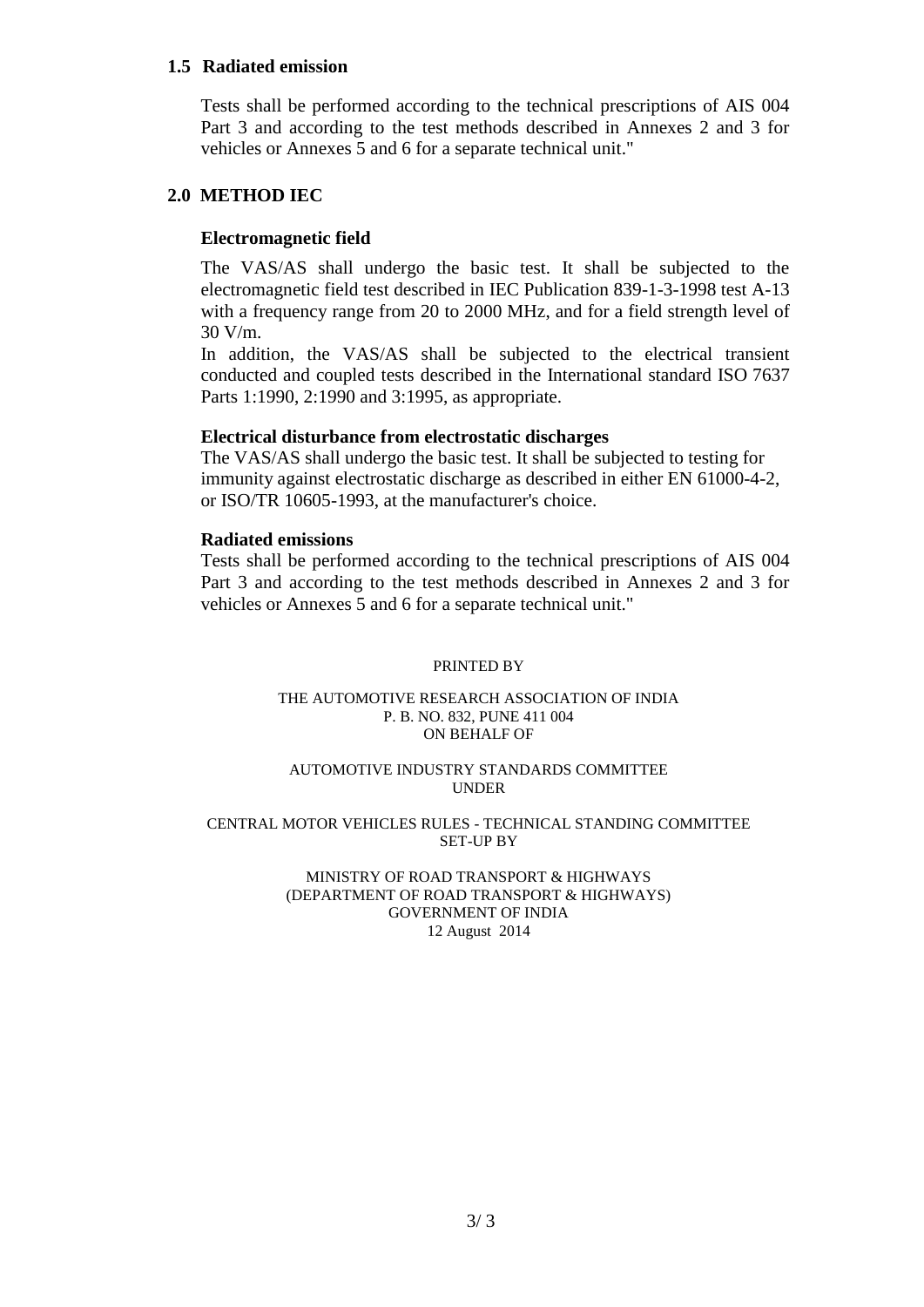# AUTOMOTIVE INDUSTRY STANDARD

# **Approval of Vehicle Alarm Systems (VAS) for M1 and N1 Category of Vehicles and of these Vehicles with regard to their Alarm Systems (AS)**

PRINTED BY THE AUTOMOTIVE RESEARCH ASSOCIATION OF INDIA P.B. NO. 832, PUNE 411 004

ON BEHALF OF AUTOMOTIVE INDUSTRY STANDARDS COMMITTEE

UNDER CENTRAL MOTOR VEHICLE RULES – TECHNICAL STANDING COMMITTEE

> SET-UP BY MINISTRY OF SHIPPING, ROAD TRANSPORT & HIGHWAYS (DEPARTMENT OF ROAD TRANSPORT & HIGHWAYS) GOVERNMENT OF INDIA

> > March 2007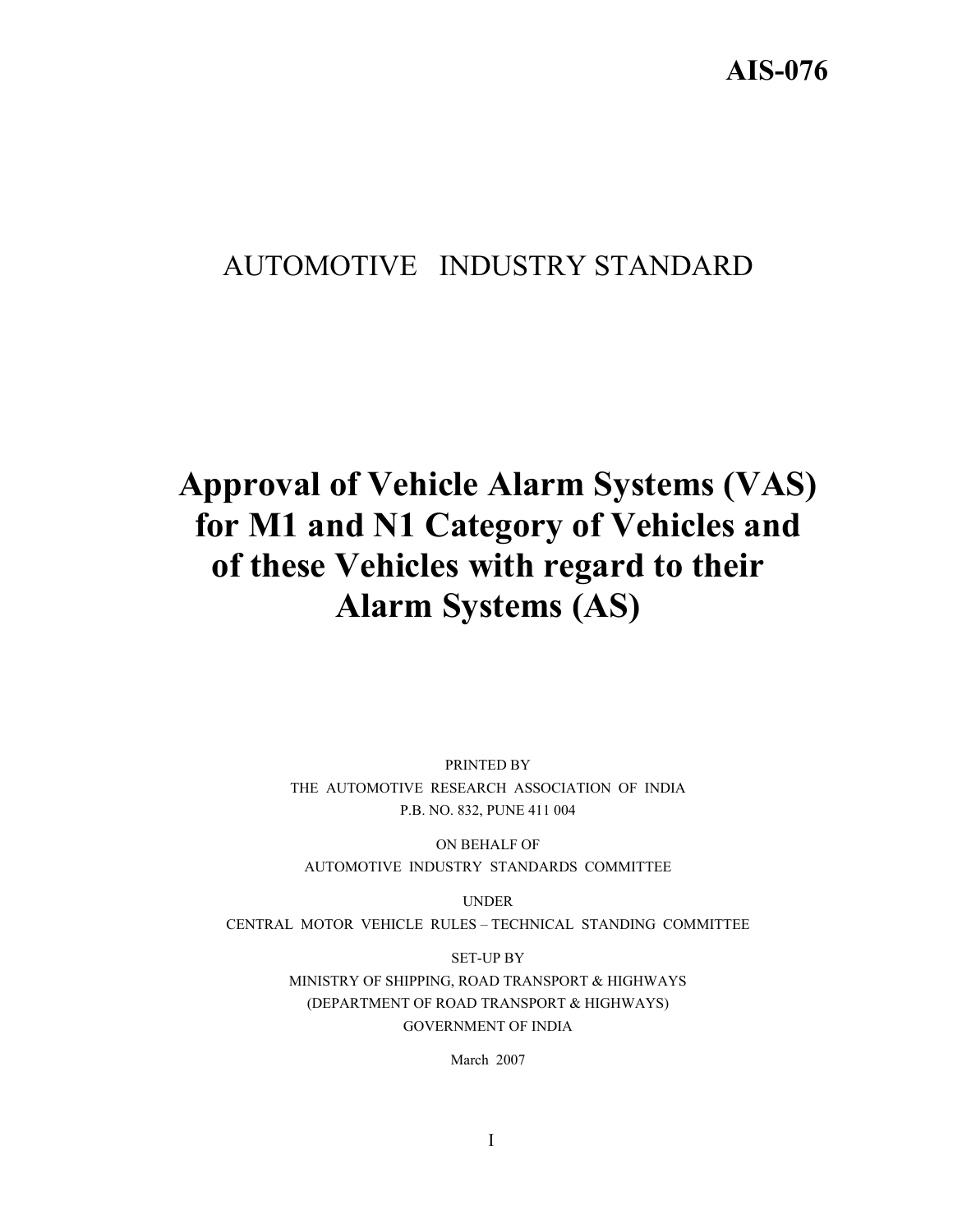|  |  |                         |  |  | Status chart of the standard to be used by the purchaser |
|--|--|-------------------------|--|--|----------------------------------------------------------|
|  |  | for updating the record |  |  |                                                          |

| Sr.<br>No. | Corr-<br>igenda | Amend-<br>ment | Revision | Date | Remark | Misc. |
|------------|-----------------|----------------|----------|------|--------|-------|
|            |                 |                |          |      |        |       |
|            |                 |                |          |      |        |       |
|            |                 |                |          |      |        |       |
|            |                 |                |          |      |        |       |
|            |                 |                |          |      |        |       |
|            |                 |                |          |      |        |       |
|            |                 |                |          |      |        |       |

**General remarks:**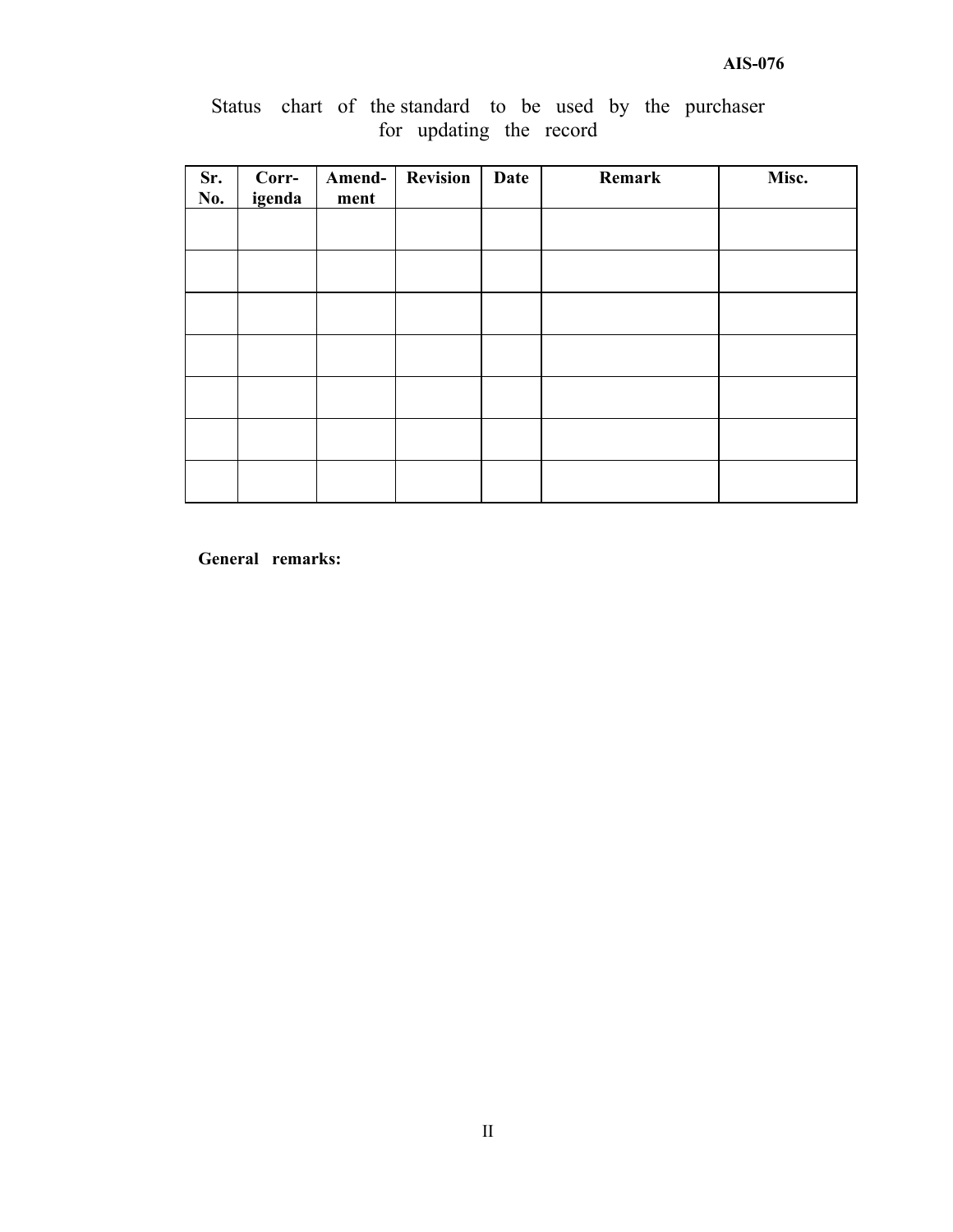#### **INTRODUCTION**

The Government of India felt the need for a permanent agency to expedite the publication of standards and development of test facilities in parallel when the work on the preparation of the standards is going on, as the development of improved safety critical parts can be undertaken only after the publication of the standard and commissioning of test facilities. To this end, the erstwhile Ministry of Surface Transport (MOST) has constituted a permanent Automotive Industry Standard Committee (AISC) vide order No. RT-11028/11/97-MVL dated September 15, 1997. The standards prepared by AISC will be approved by the permanent CMVR Technical Standing Committee (CTSC). After approval, the Automotive Research Association of India, (ARAI), Pune, being the secretariat of the AIS Committee, has published this standard. For better dissemination of this information ARAI may publish this document on their web site.

Protection of 4 wheeled vehicles from unauthorized use is a safety aspect. Uniform provisions are required to be established for approval of such devices as fitted on the 4 wheeler vehicles. Vehicle Alarm Systems and Immobilizes provides protection against unauthorized entry into the vehicle. The committee felt the need to standardize the testing and approval requirements of such devices. International provisions were studied in details. The Committee reviewed the requirements specific to India and finalized the standard.

Accordingly,

- Part I of the standard covers requirements for approval of Vehicle Alarm Systems and it is based on Part II of ECE R116.
- Part II of the standard covers requirements for approval of vehicles as regards their alarm systems and it is based on Part III of ECE R 116.
- Part III of the standard covers requirements for approval of immobilizers and it is based on Part IV of ECE R116.

While preparing this standard, guidance has been taken from the following National / International Standards.

| <b>ECE R 97</b>                     | Uniform Provisions Concerning the approval of Vehicle<br>Alarm Systems and Motor Vehicles with regard to their Alarm<br>Systems (AS) (Amd.5, Supp. 3 to the 01 series of amd. Date<br>of entry into force Aug. 12, 2002) |
|-------------------------------------|--------------------------------------------------------------------------------------------------------------------------------------------------------------------------------------------------------------------------|
| <b>ECE R116</b><br>$(6$ April 2005) | Uniform Technical Prescription concerning protection of<br>motor vehicles against unauthorized use (Parts II, III and IV)<br>(Original Version, Date of entry into force April 6, 2005)                                  |

The Automotive Industry Standards Committee (AISC) responsible for preparation of this standard is given in Annex : 6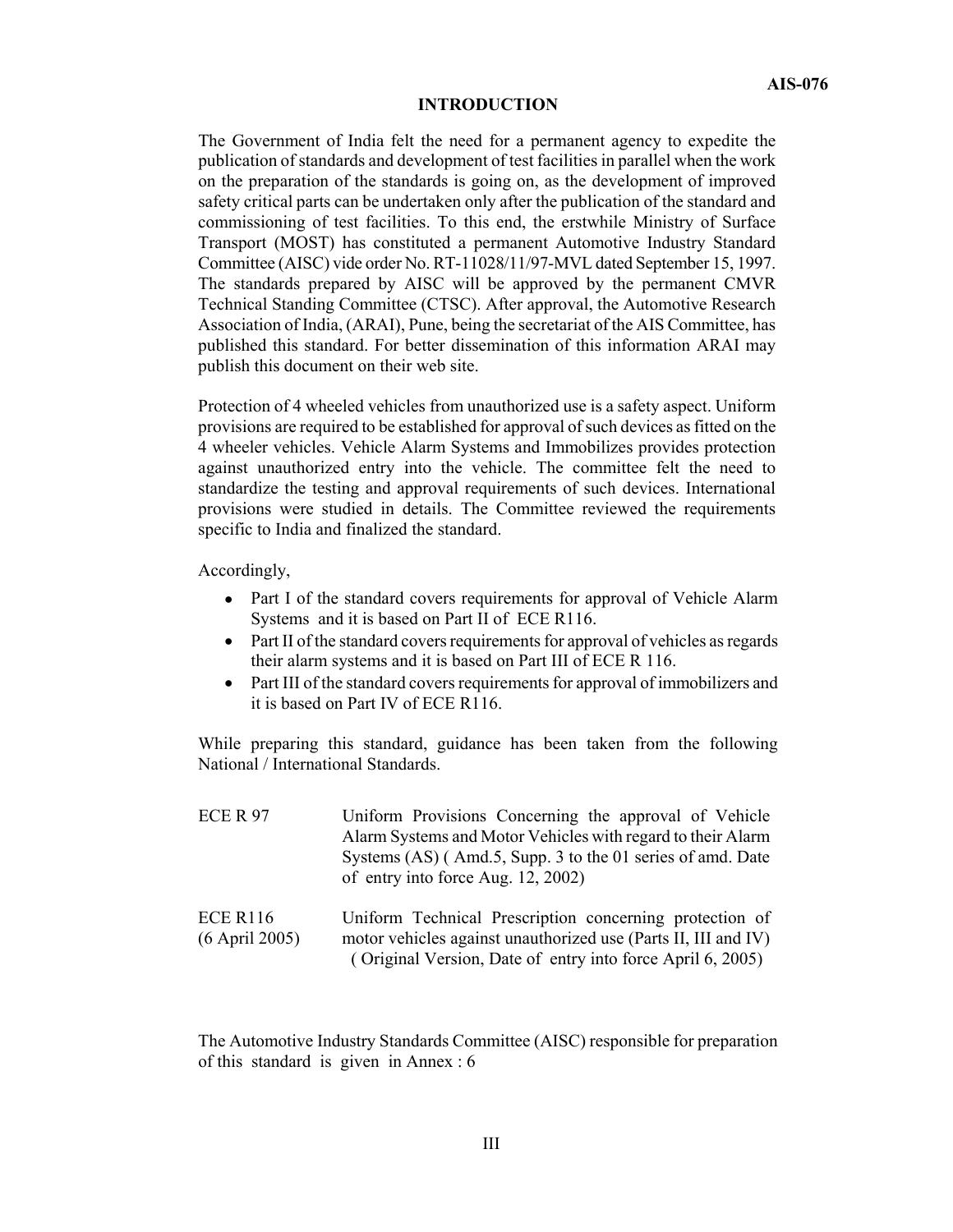# **Approval of Vehicle Alarm Systems (VAS) for M1 and N1 Category of Vehicles and of these Vehicles with regard to their Alarm Systems (AS)**

### **1. SCOPE**

This standard applies to:

- 1.1 PART I: Approval of Vehicle Alarm Systems (VAS) which are intended to be permanently fitted to vehicles of category M1 and those of category N1 with a maximum mass of not more than 2 t.
- 1.2(\*) PART II : Approval of Vehicles of category M1 and those of category N1 with a maximum mass of not more than 2 t, with regard to their alarm system $(s)$  (AS).
- 1.3(\*) PART III: Approval of immobilizers and vehicles of category M1 and vehicles of category N1 with a maximum mass of not more than 2 t with regard to immobilizers.
- 1.4 If such devices are fitted on other 4 wheeler vehicles than those specified in Para 1.2 and 1.3 above, then such vehicles should comply with all relevant provisions of this standard.
- 1.5 The fitment of such devices on the vehicles of categories as refereed in clauses 1.1, 1.2 and 1.3 above is optional. However, if fitted, these vehicles shall comply with the relevant portions of this standard.

(\*) Note: Only vehicles with 12 Volt system are considered.

| 1.               | AIS-075                                                  | Approval of Vehicles with regard to their Protection<br>against unauthorized use - Four Wheeled Vehicles                                                                                                                  |
|------------------|----------------------------------------------------------|---------------------------------------------------------------------------------------------------------------------------------------------------------------------------------------------------------------------------|
| 2.               | IS 1884 : 1993                                           | Automotive vehicles - Electric Horns - Specification                                                                                                                                                                      |
| 3 <sub>1</sub>   | IS 13947 :<br>Part 1 : 1993<br>(IEC Pub)<br>$947-1:1988$ | Specification for Low-voltage<br>Switchgear<br>and<br>Controlgear - Part 1 : General Rules                                                                                                                                |
| $\overline{4}$ . | IS 9000:<br>Part V:<br>Sec 1 and 2:<br>1981              | Basic Environmental Testing Procedures for Electronic<br>and Electrical items: Part V Damp Heat (Cyclic) Test                                                                                                             |
| 5.               | IS 9000:<br>Part XI : 1983                               | Basic Environmental Testing Procedures for Electronic<br>and Electrical items: Part XI Salt Mist Test                                                                                                                     |
| 6.               | $ISO 7637-1:$<br>1990                                    | Road Vehicles-Electrical Disturbances by Conduction<br>and Coupling<br>Part 1: Passenger Car and Light Commercial Vehicles<br>with Nominal 12 V supply Voltage-Electrical Transient<br>Conduction along Supply Lines only |

### **1 A**. **REFERENCES**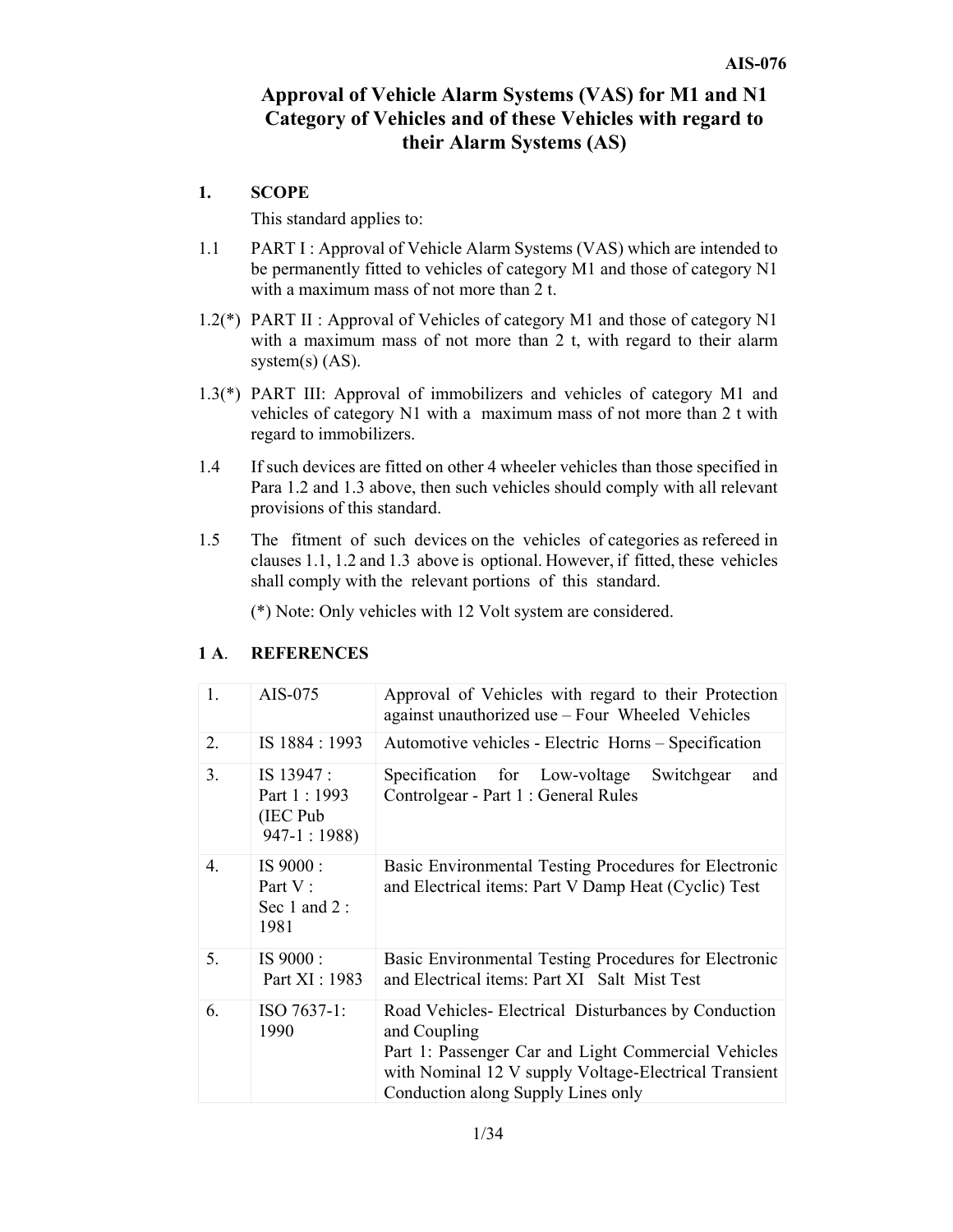| 7.  | ISO 7637-2<br>:1990          | Road Vehicles-Electrical Disturbances by Conduction<br>and Coupling<br>Part 2: Commercial Vehicles with Nominal 24 V Supply<br>Voltage – Electrical Transient Conduction along Supply<br>Lines only                                                          |
|-----|------------------------------|--------------------------------------------------------------------------------------------------------------------------------------------------------------------------------------------------------------------------------------------------------------|
| 8.  | ISO 7637-3<br>:1995 (Corr.1) | Road Vehicles-Electrical Disturbances by Conduction<br>and Coupling<br>Part 3: Vehicles with Nominal 12 V and 24 V Supply<br>Voltage – Electrical Transient Transmission by<br>Capacitive and Inductive Coupling via Lines other than<br><b>Supply Lines</b> |
| 9.  | $AIS-004$<br>(Part 2)        | Electromagnetic Radiated Immunity of Automotive<br>Vehicles – Requirements and Methods of Tests                                                                                                                                                              |
| 10. | $AIS-004$                    | Radiation<br>Electromagnetic<br>from<br>Automotive<br>Vehicle - Permissible Levels and Methods of Tests.                                                                                                                                                     |
| 11. | <b>ISO/TR</b><br>10605-1993  | Road Vehicles-Test Methods for Electrical Disturbances<br>from Electrostatic Discharge                                                                                                                                                                       |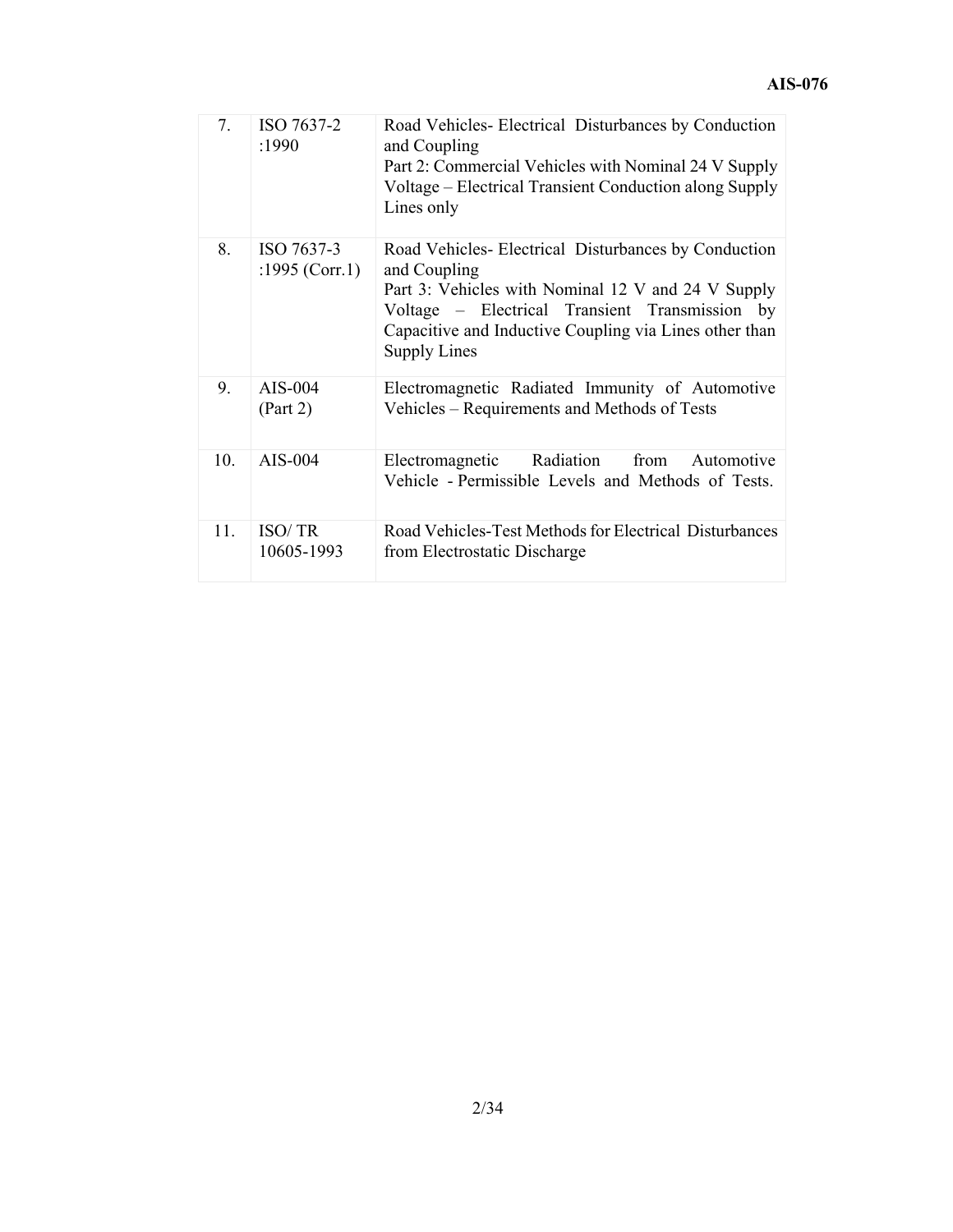#### **PART I**

#### **APPROVAL OF VEHICLE ALARM SYSTEMS**

#### **2. DEFINITIONS**

For the purpose of Part I of this standard,

- 2.1 "**Vehicle Alarm System**" (VAS) means a system intended for installation on (a) type(s) of vehicle(s), designed to indicate intrusion into or interference with the vehicle; these systems may provide additional protection against unauthorised use of the vehicle.
- 2.2 "**Sensor**" means a device, which senses a change, which could be caused by intrusion into or interference with a vehicle.
- 2.3 "**Warning Device**" means a device indicating that intrusion into or interference has occurred.
- 2.4 "**Control Equipment**" means equipment necessary for the setting, unsetting and testing of a VAS and for sending an alarm condition to warning devices.
- 2.5 **"Set"** means the state of a VAS in which an alarm condition can be transmitted to warning devices.
- 2.6 **"Unset"** means the state of a VAS in which an alarm condition cannot be transmitted to warning devices.
- 2.7 **"Key"** means any device designed and constructed to provide a method of operating a locking system, which is designed and constructed to be operated only by that device.
- 2.8 **"Type of Vehicle Alarm System"** means systems, which do not differ significantly in such essential aspects as:
	- (a) The manufacturer's trade name or mark,
	- (b) The kind of sensor,
	- (c) The kind of warning device,
	- (d)The kind of control equipment;
- 2.9 **"Approval of a Vehicle Alarm System"** means the approval of a type of VAS with respect to the requirements laid down in paragraphs 4, 5, 6 and 7 below.
- 2.10 **"Immobilizer"** means a device, which is intended to prevent the vehicle being driven away, powered by its own engine.
- 2.11 **"Panic Alarm"** means a device that enables a person to use an alarm, installed on the vehicle, to summon assistance in an emergency.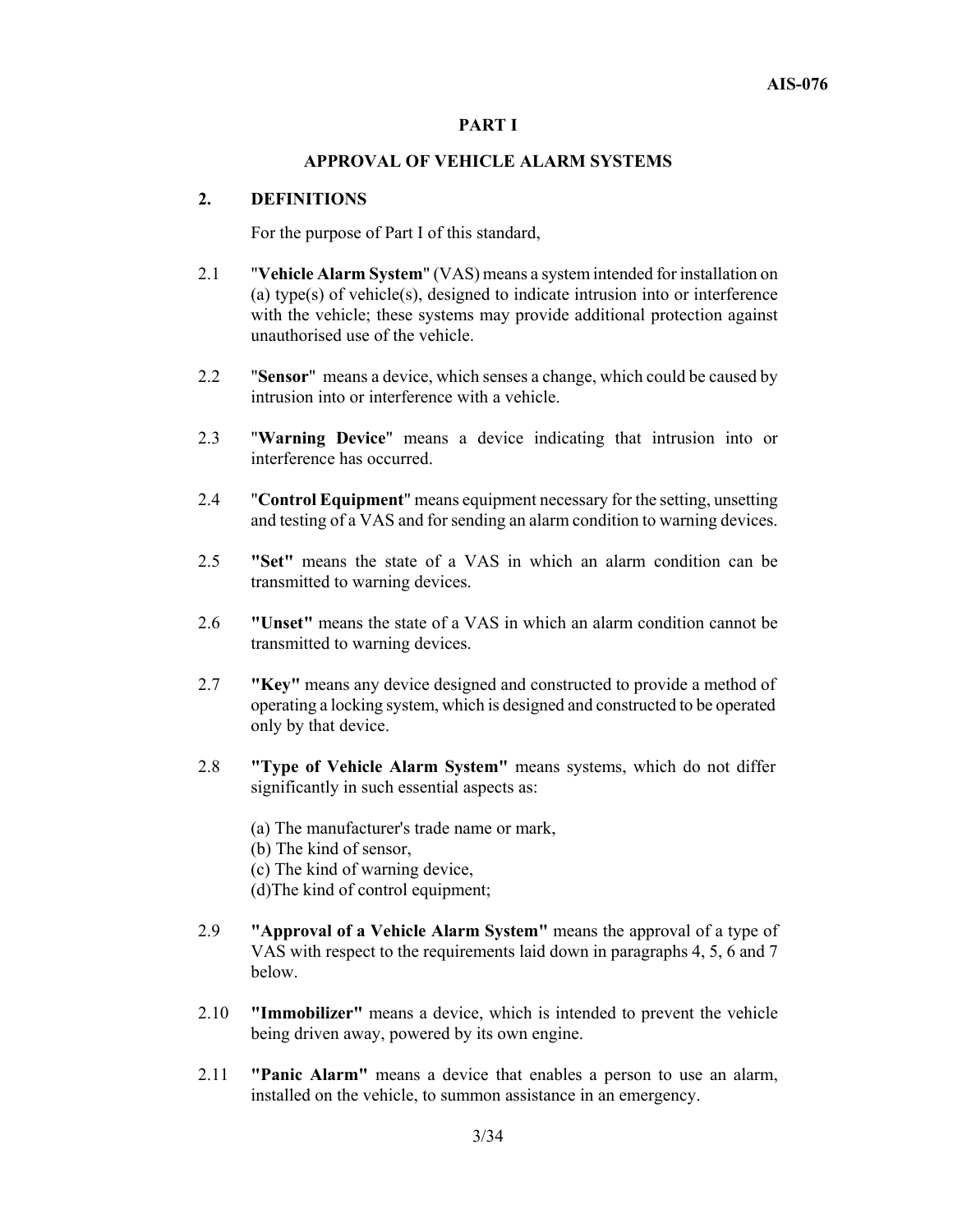#### **3. APPLICATION FOR TYPE APPROVAL**

- 3.1 The application for type approval shall contain information as specified in Annex 1 - Part I
- 3.2 Every functional modification in technical specifications declared in accordance with 3.1 shall be intimated to testing agency
- 3.3 If felt necessary, Type Approval Certificate to be issued by testing agency after verifying the parameter(s) affected by the modifications.

# **4. GENERAL SPECIFICATIONS**

- 4.1 VAS shall, in the event of intrusion into or interference with a vehicle, provide a warning signal. The warning signal shall be audible and in addition may include optical warning devices, or be a radio alarm or any combination of the above.
- 4.2 VASs shall be designed, constructed and installed in such a way that the vehicle when equipped shall continue to comply with the relevant technical requirements, especially with regard to electromagnetic compatibility (EMC).
- 4.3 If the VAS includes the possibility of a radio transmission, e.g. for setting or unsetting of the alarm or for alarm transmission, it shall comply with the relevant provisions of National Frequency Allocation Plan of Department of Telecommunication, Ministry of Communication & IT, Government of India. The frequency and maximum radiated power of radio transmissions for the setting and unsetting of the alarm system must comply with the NFAP relating to the use of short range devices.
- 4.4 The installation of a VAS in a vehicle shall not be capable of influencing the vehicle's performance (in the unset state), or its safe operation.
- 4.5 The VAS and components thereof shall not activate inadvertently, particularly whilst the engine is in its running mode.
- 4.6 Failure of the VAS, or failure of its electrical supply shall not affect the safe operation of the vehicle.
- 4.7 The VAS, its components and the parts controlled by them shall be designed, built and installed in such a way as to minimize the risk for anyone to make them inoperable or to destroy them rapidly and without calling attention, e.g. using low-cost, easily-concealed tools, equipment or fabrications readily available to the public at large.
- 4.8 The means of setting and unsetting of the VAS shall be designed in such a way that it does not invalidate the requirements of AIS-075. Electrical connections to components covered by AIS-075 are allowed.
- 4.9 The system shall be so arranged that the shorting out of any warning signal circuit shall not render inoperative any aspects of the alarm system, other than the circuit which is shorted out.
- 4.10 VAS may include an immobilizer, which shall comply with the requirements of part III of this standard.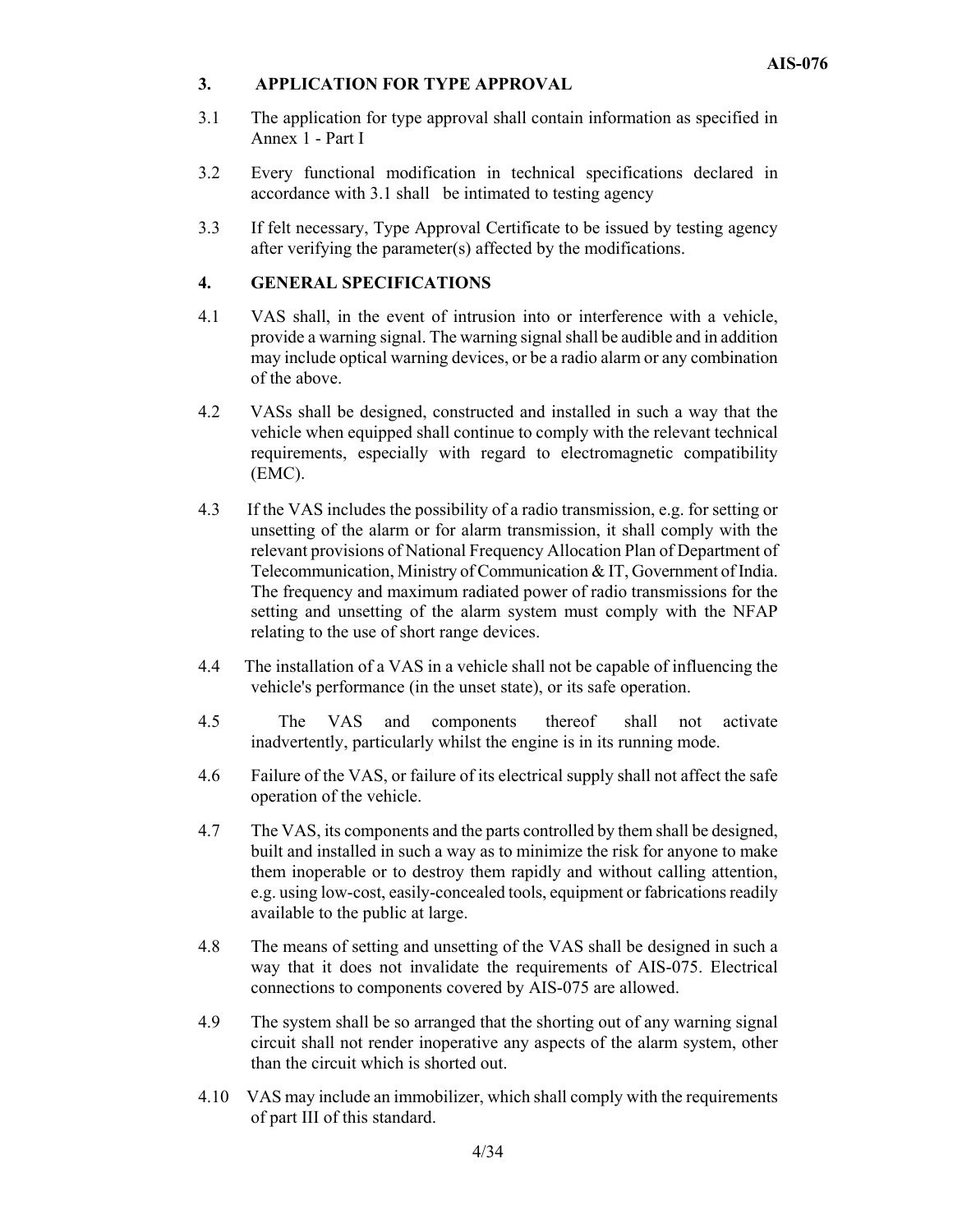#### **5. PARTICULAR SPECIFICATIONS**

#### 5.1. Protection range

5.1.1 Specific requirements

The VAS shall at least detect and signal the opening of any vehicle door, engine bonnet and luggage compartment. The failure or switching off of light sources, e.g. passenger compartment light, shall not impair the control operation.

Additional efficient sensors for information/display, e.g.:

- i) of intrusions into the vehicle, e.g. passenger compartment control, window glass control, breakage of any safety glass, or
- ii) of attempted vehicle theft, e.g. inclination sensor

are allowed, taking account of measures to prevent any unnecessary sounding of the alarm (= false alarm, see paragraph 5.1.2. below).

Insofar as these additional sensors generate an alarm signal even after an intrusion has occurred (e.g. by breakage of safety glass) or under external influences (e.g. wind), the alarm signal, activated by one of the above-mentioned sensors, shall be activated not more than 10 times within the same activation period of the VAS.

In this case the activation period shall be limited by the authorized unsetting of the system as a result of the vehicle user's action.

Some kinds of additional sensors, e.g. passenger compartment control (ultrasonic, infrared) or inclination sensor, etc., may be intentionally deactivated. In this case, separate deliberate action must be taken each time before the VAS is set. It must not be possible to deactivate the sensors while the alarm system is in a set state.

- 5.1.2 Safety against false alarm.
- 5.1.2.1 By adequate measures, e.g.
	- i) Mechanical design and design of the electrical circuit according to condition specific to motor vehicles,
	- ii) Selection and application of operation and control principles for the alarm system and components thereof,

It shall be ensured that the VAS both in set and unset conditions, cannot cause the alarm signal to sound unnecessarily, at least in the event of:

- a) An impact on the vehicle : test specified in paragraph 6.2.13.;
- b) Electromagnetic compatibility : tests specified in paragraph 6.2.12.;
- c) Reduction of battery voltage by continuous discharge : test specified in paragraph 6.2.14.;
- d) False alarm of the passenger compartment control : test specified in paragraph 6.2.15.
- 5.1.2.2 If the applicant for approval can demonstrate, e.g. by technical data, that safety against false alarm is satisfactorily ensured testing agency may not require some of the above tests.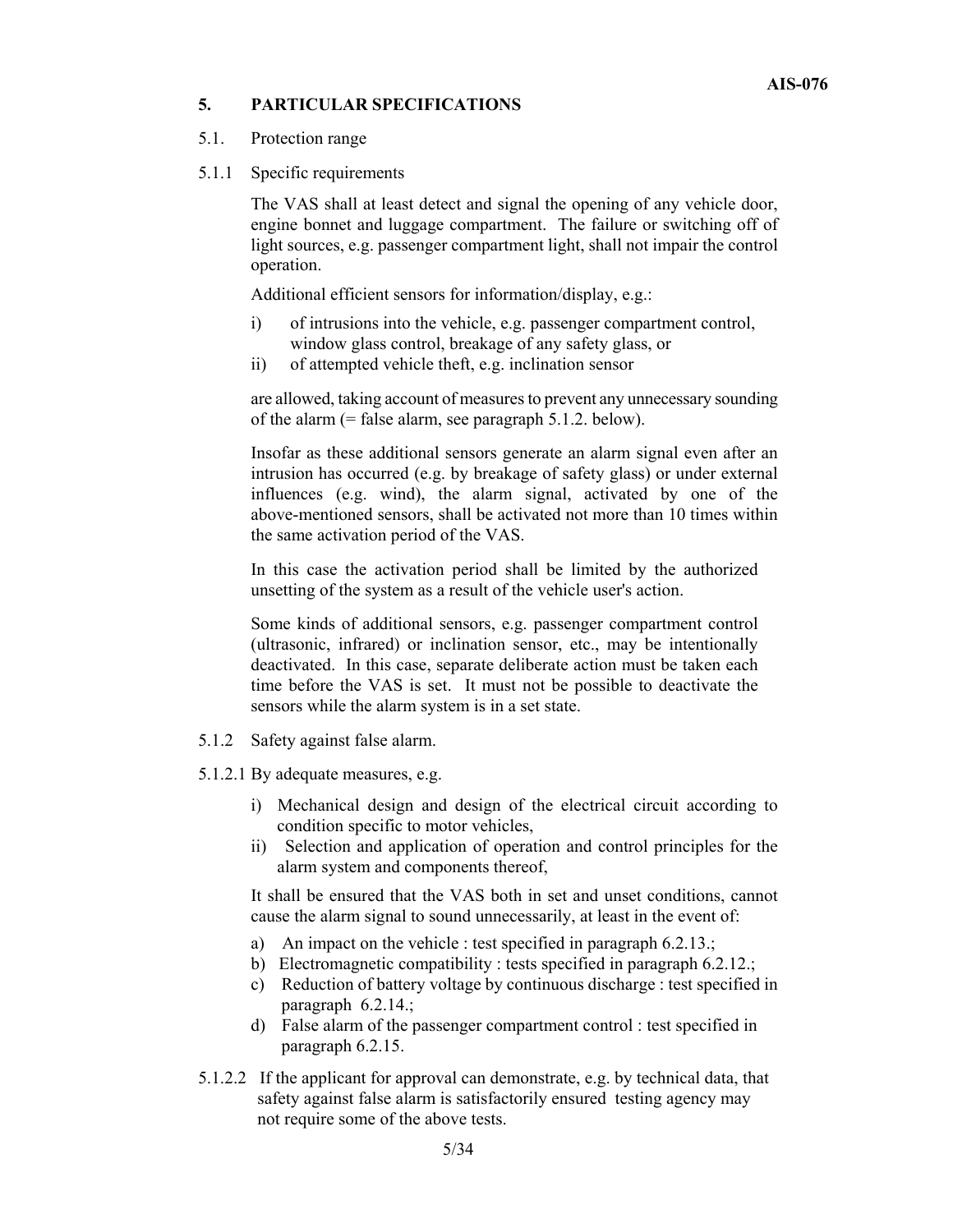#### 5.2. Audible alarm

5.2.1 General

The warning signal shall be clearly audible and recognizable and shall differ significantly from the other audible signals used in road traffic.

In addition to the original equipment audible warning device, a separate audible warning device may be fitted in the area of the vehicle, which is controlled by the VAS, where it shall be protected against easy, rapid access by persons.

If a separate audible warning device according to paragraph 5.2.3.1. below is used, the original equipment standard audible warning device may additionally be actuated by the VAS, provided that any tampering with the standard audible warning device (generally more easily accessible) does not affect the operation of the additional audible warning device.

5.2.2 Duration of the Audible signal

Minimum : 25 s

Maximum : 30 s

The audible signal may sound again only after the next interference with the vehicle, i.e. after the above mentioned time span. (Restrictions: see paragraphs 5.1.1 and 5.1.2 above)

Unsetting of the alarm system shall immediately cut the signal.

- 5.2.3 Specifications concerning the audible signal
- 5.2.3.1 Constant tone signal device (constant frequency spectrum), e.g. horns : acoustical, etc.. should be as per clause 8.6 of IS 1884.

 Intermittent signal (ON/ OFF) : Trigger frequency...............................(2 ± 1) Hz ON time = OFF time  $\pm$  10 %

5.2.3.2 Audible signal device with frequency modulation :

 acoustical, etc. should be as per clause 8.6 of IS 1884 but equal passage of a significant frequency range within the above-mentioned range (1,800 through 3,550 Hz) in both directions.

Passage frequency .............................. (2 ± 1) Hz

5.2.3.3 Sound level

The sound source shall be :

- i) either an audible warning device approved under IS 1884
- ii) or a device meeting the requirements of clause 8.6 of IS 1884

However, in the case of a different sound source from the original equipment audible warning device, the minimum sound level may be reduced to 100 dBA, measured under the conditions of IS 1884.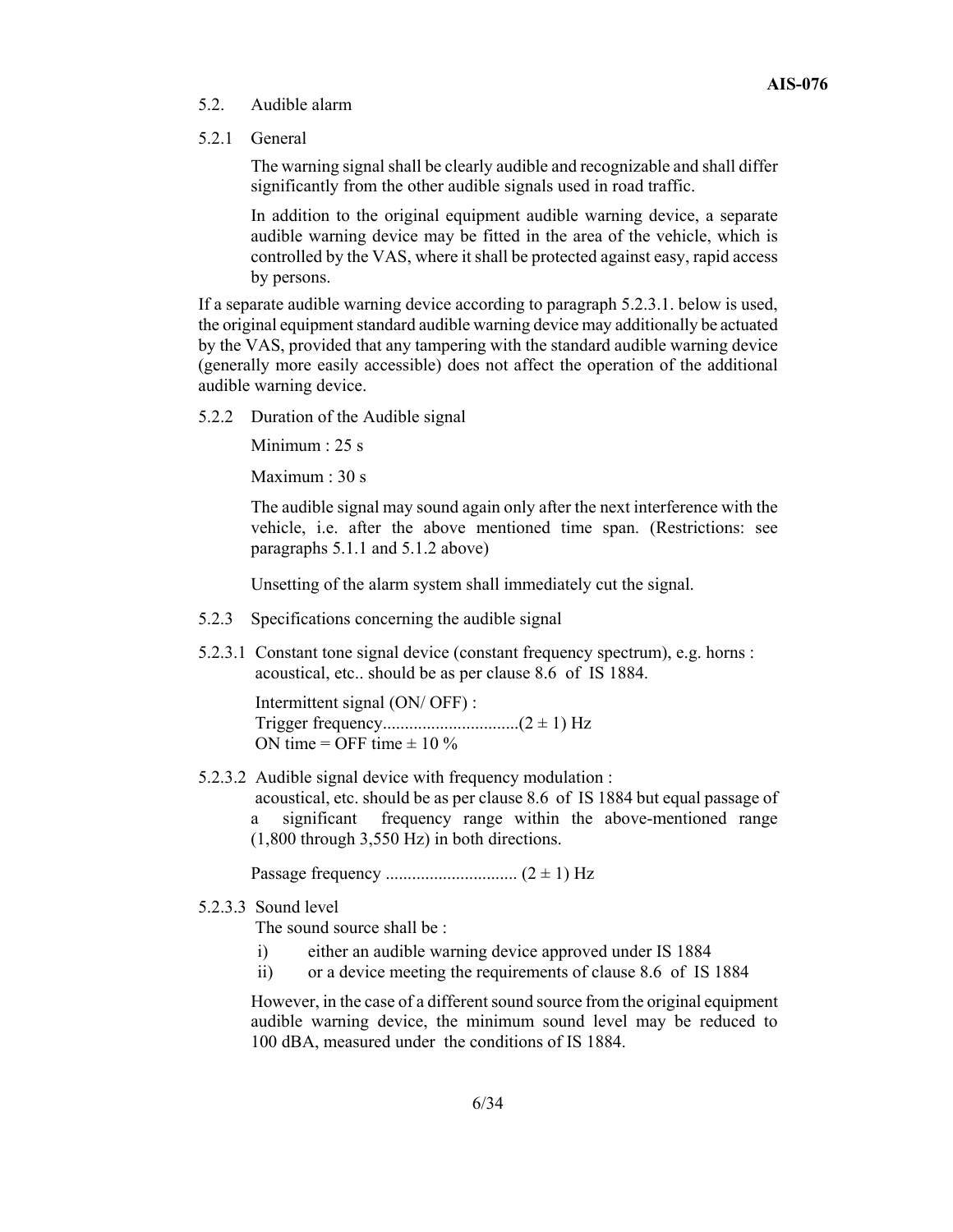- 5.3 Optical alarm if fitted
- 5.3.1 General

In the event of intrusion into or interference with the vehicle, the device shall activate an optical signal as specified in paragraphs 5.3.2. and 5.3.3. below.

5.3.2 Duration of the optical signal

The optical signal shall have a duration between 25 s and 5 minutes after the alarm has been activated. The unsetting of the alarm system shall immediately stop the signal.

5.3.3 Type of optical signal

Flashing of all direction indicators and/or passenger compartment light of the vehicle, including all lamps in the same electrical circuit.

Trigger frequency......................... (2 ± 1) Hz

In relation to the audible signal, also asynchronous signals are allowed.

ON time = OFF time  $\pm$  10 %

5.4 Radio alarm (pager) - if fitted

The VAS may include a facility generating an alarm signal by radio transmission.

- 5.5 Alarm system setting lock
- 5.5.1 When the engine is in its running mode, deliberate or inadvertent setting of the alarm system shall be impossible.
- 5.6 Setting and unsetting of the VAS
- 5.6.1.1 Setting

Any suitable means of setting of the VAS is allowed, provided that such means does not inadvertently cause false alarms.

5.6.1.2 Unsetting

Unsetting of the VAS shall be achieved by one or a combination of the following devices. Other devices giving an equivalent performance are permitted.

- 5.6.2.1 A mechanical key (complying with the requirements of Annex 5 to this standard) which can be coupled with a centralised vehicle locking system comprising at least 1,000 variants, operated from the outside.
- 5.6.2.2 Electrical / electronic device, e.g. remote control, with at least 50,000 variants and shall incorporate rolling codes and/or have a minimum scan time of ten days, e.g. a maximum of 5,000 variants per 24 hours for 50,000 variants minimum.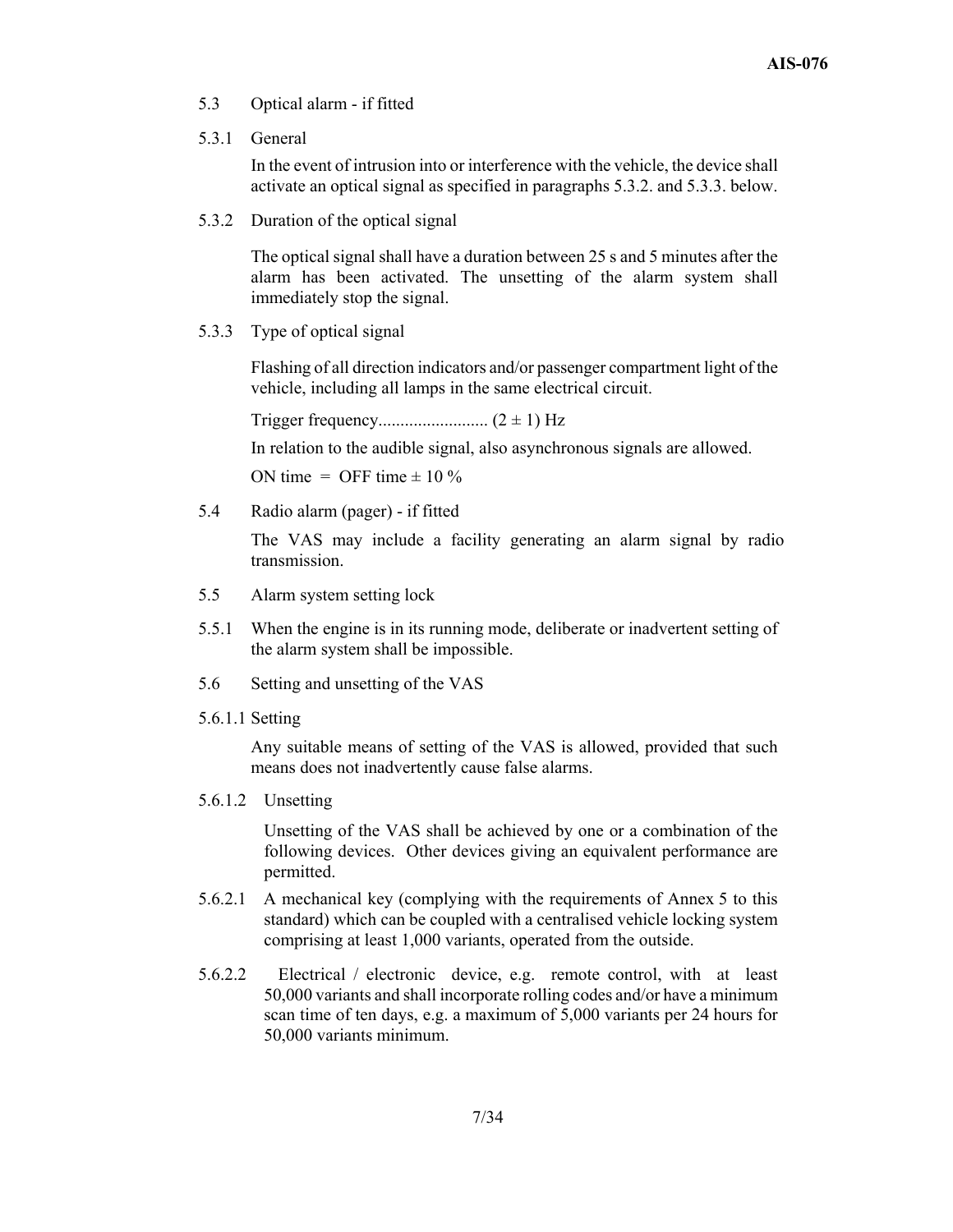- 5.6.2.3 A mechanical key or an electrical/electronic device within the protected passenger compartment, with timed exit/entry delay.
- 5.7 Exit delay

If the switching device for setting the VAS is fitted within the protected area, an exit delay shall be provided. It shall be possible for the exit delay to be set to between 15 seconds and 45 seconds after the switch has been operated. The delay period may be adjustable to suit individual operators' circumstances.

5.8 Entry delay

If the device for unsetting the VAS is fitted within the protected area, a delay of 5 seconds minimum and 15 seconds maximum shall be allowed before the activation of the audible and optical signals. The delay period may be adjustable to suit individual operators' circumstances.

- 5.9 Status display
- 5.9.1 To provide information on the status of the VAS (set, unset, alarm setting period, alarm has been activated), optical displays inside and outside the passenger compartment are allowed. The light intensity of optical signals installed outside the passenger compartment shall not exceed 0.5 cd.
- 5.9.2 If an indication of short-term "dynamic" processes such as changes from "set" to "unset" and vice versa is provided, it shall be optical, according to paragraph 5.9.1. Such optical indication may also be produced by the simultaneous operation of the direction indicators and/or passenger compartment lamp(s), provided that the duration of the optical indication by the direction indicators does not exceed 3 seconds.
- 5.10 Power supply

 The source of power for the VAS may be the vehicle battery. Where provided, an additional battery shall be rechargeable and it shall by no means supply energy to the other parts of the vehicle electrical system.

- 5.11 Specifications for optional functions
- 5.11.1 Self Check, Automatic Failure Indication

On setting the VAS, irregular situations, e.g. open doors, etc., can be detected by a self-check function (plausibility control), and this situation is indicated.

5.11.2 Panic alarm

An optical and/or audible and/or radio alarm is allowed independent of the state (set or unset) and/or function of the VAS. Such an alarm shall be triggered from within the vehicle and shall not affect the state (set or unset) of the VAS. Also it must be possible for the vehicle user to switch off the panic alarm. In the case of an audible alarm, its sounding duration per activation shall not be restricted. A panic alarm shall not immobilise the engine or stop it if it is running.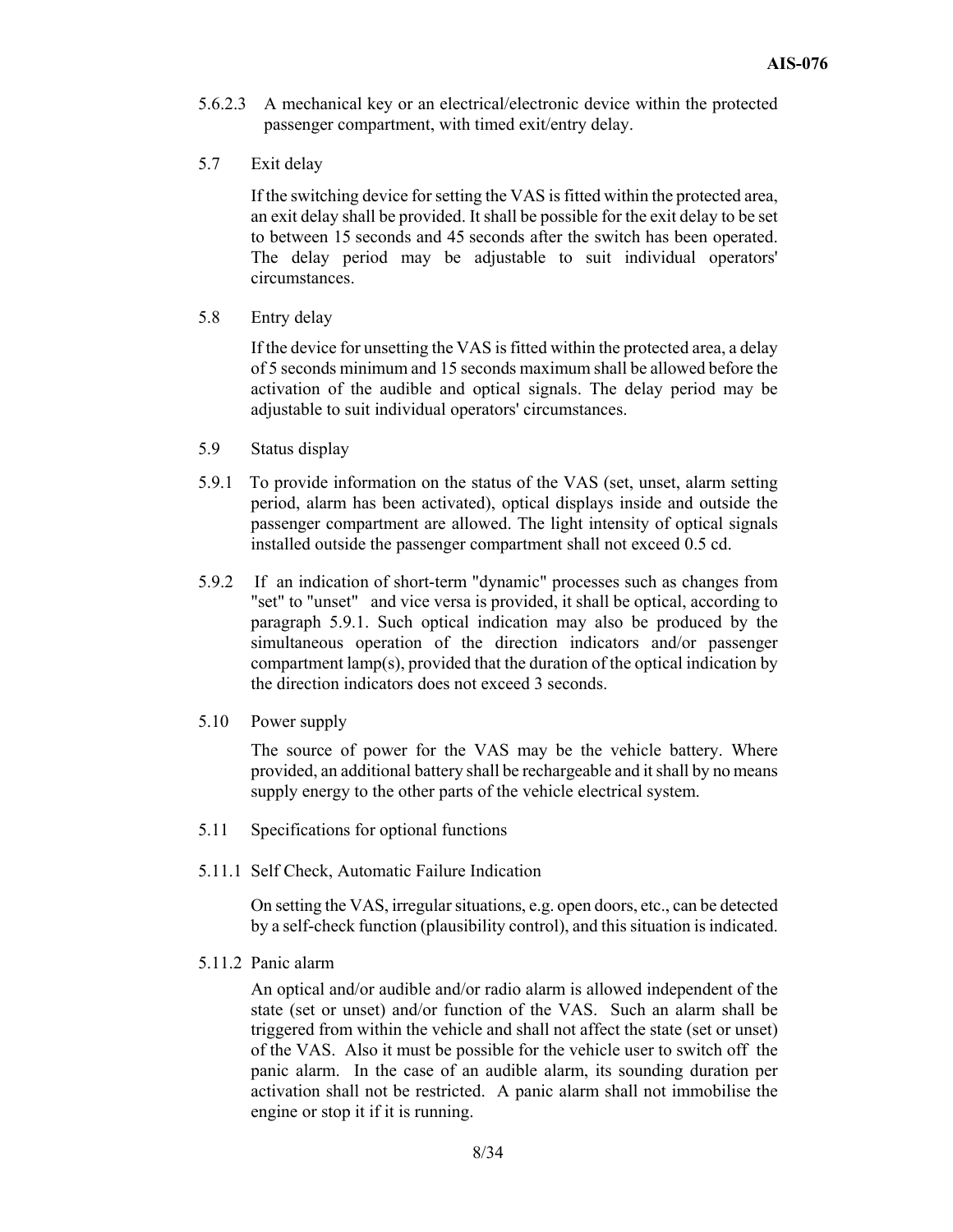#### **6 OPERATION PARAMETERS AND TEST CONDITIONS**

6.1 Operation parameters

All components of the VAS shall operate without any failure under the following conditions.

6.1.1 Climatic conditions

Two classes of environmental temperature are defined as follows :

- a) -40 $\degree$  C to +85 $\degree$  C for parts to be fitted in the passenger or luggage compartment;
- b) -40 $\degree$  C to +125 $\degree$  C for parts to be fitted in the engine compartment unless otherwise specified.
- 6.1.2 Degree of protection for installation

The following degrees of protection in accordance with IS 13947-1993 Part I Appendix C shall be provided:

- i) IP 4X for parts to be fitted in the passenger compartment;
- ii) IP 42 for parts to be fitted in the passenger compartment of roadsters/convertibles and cars with moveable roof-panels if the installation location requires a higher degree of protection than IP 4X;
- iii) IP 54 for all other parts.

The VAS manufacturer shall specify in the installation instructions any restrictions on the positioning of any part of the installation with respect to dust, water and temperature.

6.1.3. Weatherability

7 days according to.IS 9000-1981 Part V

6.1.4 Electrical conditions

Rated supply voltage : 12 V Operation supply voltage range : from  $9 \text{ V}$  to  $15 \text{ V}$  in the temperature range according to paragraph 6.1.1. Time allowance for excess voltages at  $23^{\circ}$ C: U = 18 V, max. 1 h  $U = 24$  V, max. 1 min.

- 6.2 Test conditions
- 6.2.1 Operation tests
- 6.2.1.1 Compliance of the VAS with the following specifications shall be checked :

Alarm duration according to paragraphs 5.2.2 and 5.3.2.;

Frequency and ON/ OFF ratio according to paragraphs 5.3.3 and 5.2.3.1 or 5.2.3.2 respectively;

Number of alarm cycles according to paragraph 5.1.1 if applicable;

Alarm system setting lock check according to paragraph 5.5.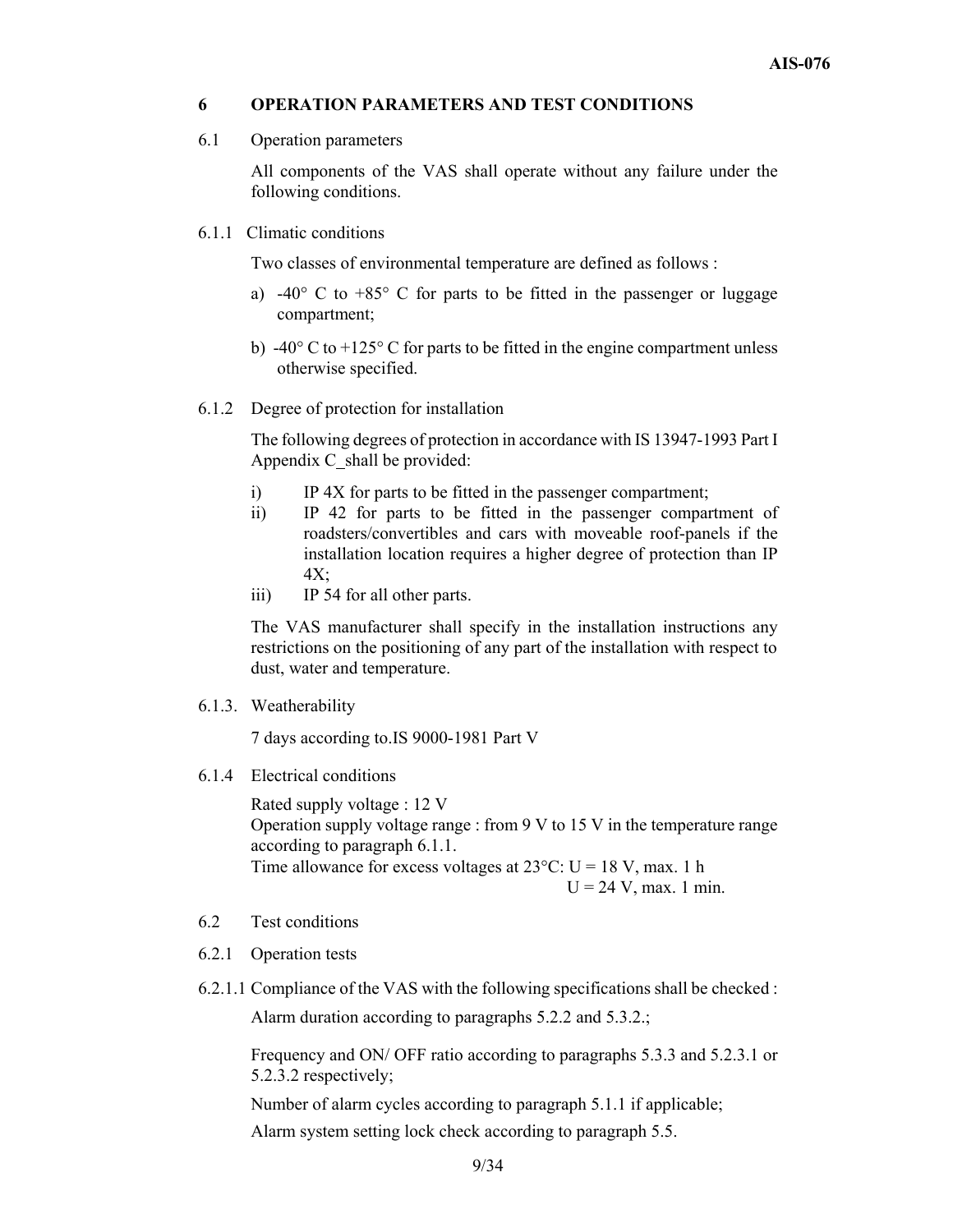6.2.1.2 Normal test conditions

| $U = (12 \pm 0.2) V$ |
|----------------------|
|                      |

6.2.2 Resistance to temperature and voltage changes: Compliance with the specifications defined under paragraph 6.2.1.1 shall also be checked under the following conditions :

| 6.2.2.1 Test temperature |         | $=$ | $(-40 \pm 2)^{\circ}$ C |
|--------------------------|---------|-----|-------------------------|
| Test voltage             | U       | $=$ | $(9 \pm 0.2)$ V         |
| Storage duration         | 4 hours |     |                         |

#### 6.2.2.2 For parts to be fitted in the passenger or luggage compartment

| Test temperature |         |     | $(+85 \pm 2)^{\circ}$ C |
|------------------|---------|-----|-------------------------|
| Test voltage     |         | $=$ | $(15 \pm 0.2)$ V        |
| Storage duration | 4 hours |     |                         |

6.2.2.3 For parts to be fitted in the engine compartment unless otherwise specified

| Test temperature |         | $=$ | $(+125 \pm 2)^{\circ}$ C |
|------------------|---------|-----|--------------------------|
| Test voltage     | $\Box$  | $=$ | $(15 \pm 0.2)$ V         |
| Storage duration | 4 hours |     |                          |

- 6.2.2.4 The VAS, in both set and unset state, shall be submitted to an excess voltage equal to  $(18 \pm 0.2)$  V for 1 hour.
- 6.2.2.5 The VAS, in both set and unset state, shall be submitted to an excess voltage equal to  $(24 \pm 0.2)$  V for 1 min.
- 6.2.3 Safe operation after foreign body and water-tightness testing

After the test for tightness to foreign body and water according to IS 13947-1993 Appendix C, for degrees of protection as in paragraph 6.1.2 the operation tests according to paragraph 6.2.1 shall be repeated.

6.2.4 Safe operation after condensed water test

After a resistance-to-humidity test to be carried out according to IS 9000-1981 Part V the operation tests according to paragraph 6.2.1 shall be repeated.

6.2.5 Test for safety against Reversed Polarity

The VAS and components thereof shall not be destroyed by reversed polarity up to 13 V during 2 min. After this test the operation tests according to paragraph 6.2.1 shall be repeated with fuses changed if necessary.

6.2.6 Test for safety against short-circuits

All electrical connections of the VAS must be short-circuit proof against earth, max. 13 V and/or fused. After this test the operation tests according to paragraph 6.2.1 shall be repeated, with fuses changed if necessary.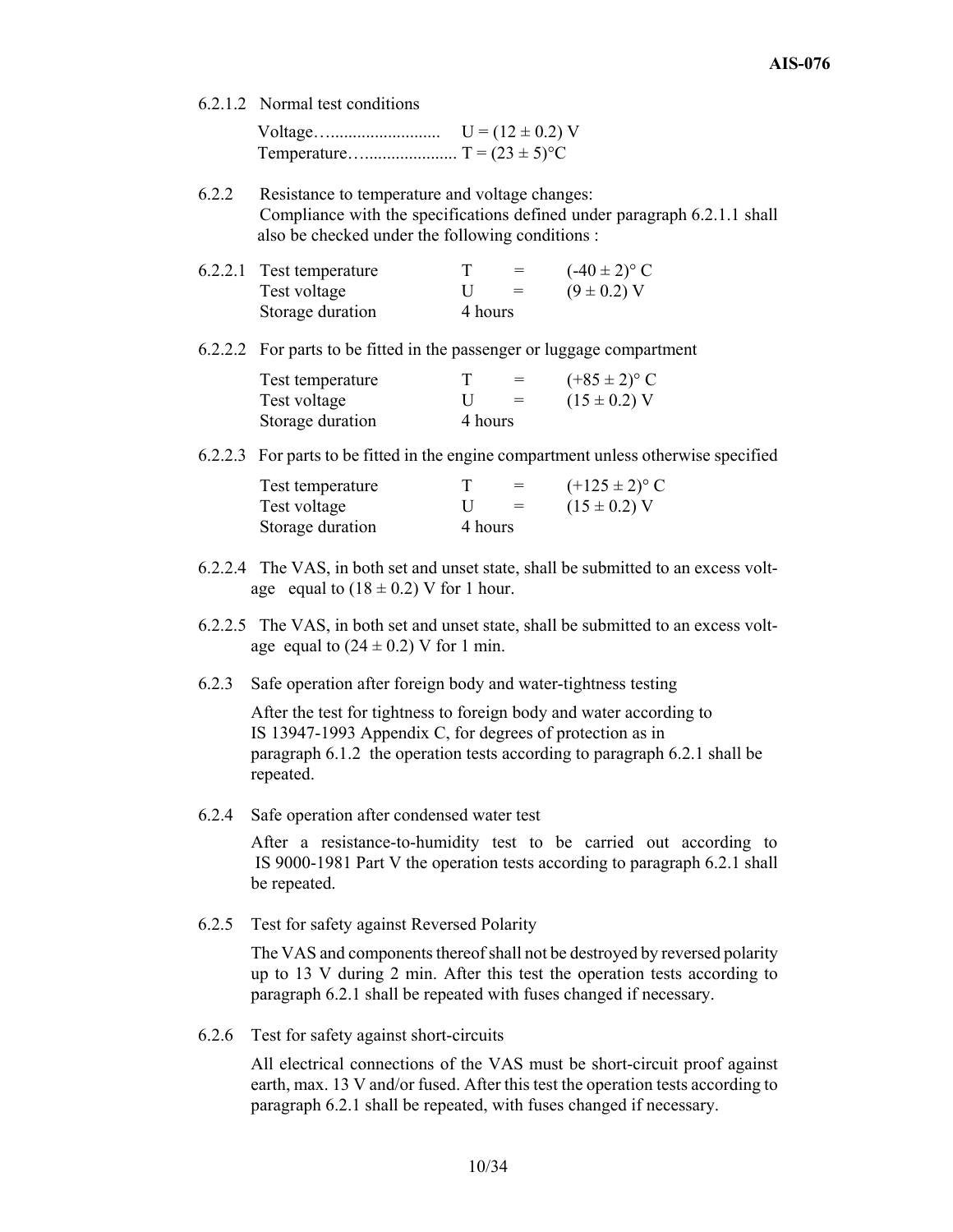6.2.7 Energy consumption in the set condition

The energy consumption in set condition under the conditions given in paragraph 6.2.1.2 shall not exceed 20 mA in average for the complete alarm system including status display.

- 6.2.8 Safe operation after vibration test
- 6.2.8.1 For this test, the components are subdivided into two types :

 Type 1: components normally mounted on the vehicle Type 2: components intended for attachment to the engine.

- 6.2.8.2 The components/VAS shall be submitted to a sinusoidal vibration mode whose characteristics are as follows:
- 6.2.8.2.1 For type 1

The frequency shall be variable from 10 Hz to 500 Hz with a maximum amplitude of  $\pm$  5 mm and maximum acceleration of 3 g (0-peak).

6.2.8.2.2 For type 2

The frequency shall be variable from 20 Hz to 300 Hz with a maximum amplitude of  $\pm 2$  mm and maximum acceleration of 15 g (0-peak).

6.2.8.2.3 For both type 1 and type 2 :

The frequency variation is 1 octave/min.

The number of cycles is 10, the test shall be performed along each of the 3 axes.

The vibrations are applied at low frequencies at a maximum constant amplitude and at a maximum constant acceleration at high frequencies.

- 6.2.8.3 During the test, the VAS shall be electrically connected and the cable shall be supported after 200 mm.
- 6.2.8.4 After the vibration test the operation tests according to paragraph 6.2.1 shall be repeated.
- 6.2.9 Durability test

 Under the test conditions specified in paragraph 6.2.1.2, triggering of 300 complete alarm cycles (audible and/or optical) with a rest time of the audible device of 5 min.

6.2.10 Tests for external key switch (installed on the outside of the vehicle)

The following tests shall only be performed if the locking cylinder of the original equipment door lock is not used.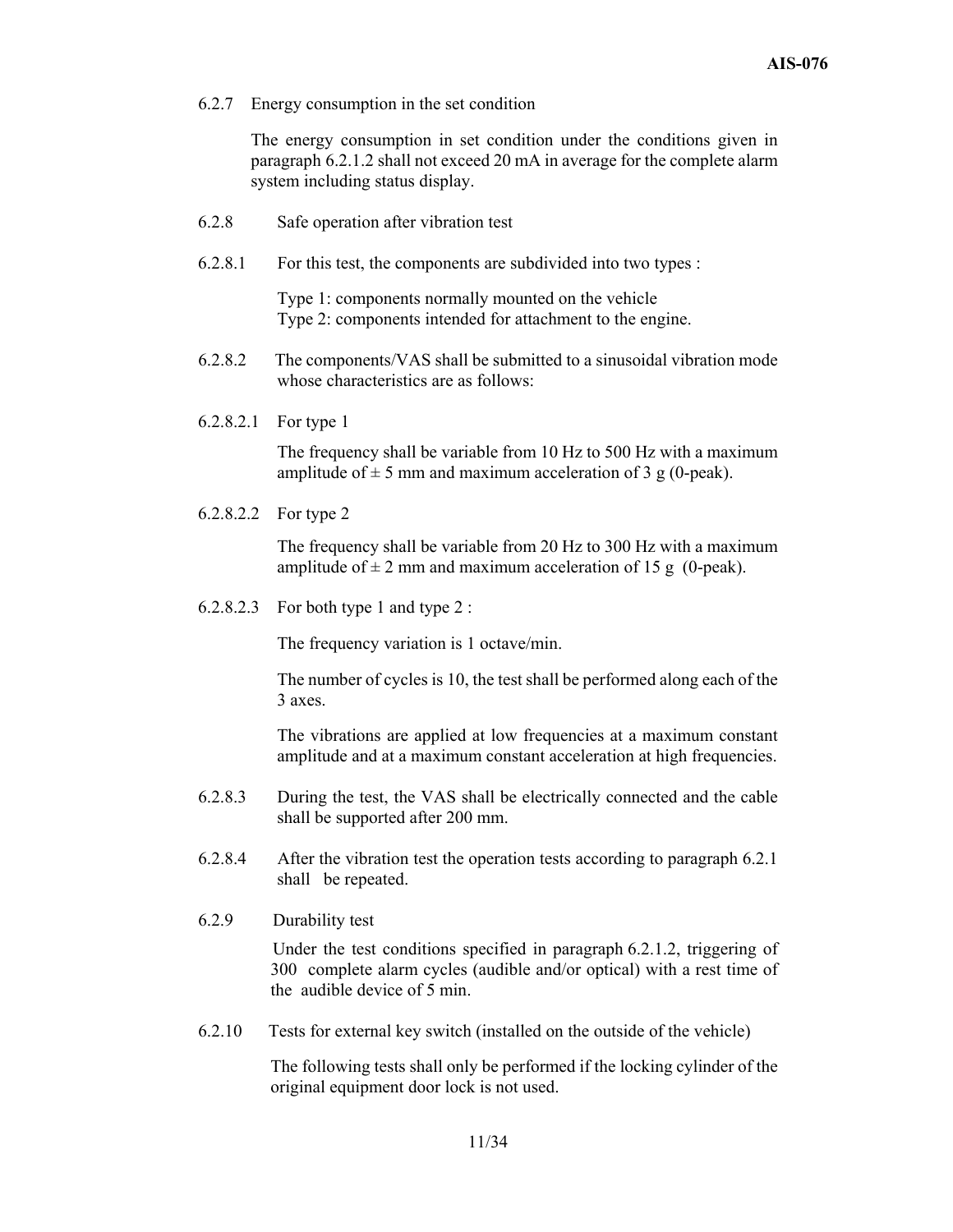- 6.2.10.1 The key switch shall be so designed and constructed that it remains fully effective even after 2,500 set/unset cycles in each direction, followed by 96 hours minimum of exposure to salt spray test according to IS 9000-1981 Part XI, corrosion resistance test.
- 6.2.11 Test of systems for the protection of the passenger compartment

The alarm shall be activated, when a vertical panel of  $0.2 \times 0.15$  m is inserted for 0.3 m (measured from the centre of the vertical panel) through an open front door window into the passenger compartment, towards the front and parallel to the road at a speed of 0.4 m/s and at an angle of 45° with the longitudinal median plane of the vehicle. (See drawings in Annex 3 to this standard).

6.2.12 Electromagnetic compatibility

The VAS shall be submitted to the tests described in Annex 4.

6.2.13 Safety against false alarm in the event of an impact on the vehicle

It shall be verified that an impact of up to 4.5 Joules of a hemispherical body with 165 mm in diameter and  $70 \pm 10$  Shore A applied anywhere to the vehicle bodywork or safety glass with its curved surface does not cause false alarms.

6.2.14 Safety against false alarm in the event of a voltage reduction

It shall be verified that slow reduction of the main battery voltage by continuous discharge of 0.5 V per hour down to 3 V does not cause false alarms.

Test conditions: see paragraph 6.2.1.2 above.

6.2.15 Test for safety against false alarm of the passenger compartment control

Systems intended for the protection of the passenger compartment according to paragraph 5.1.1 above shall be tested together with a vehicle under normal conditions (para. 6.2.1.2).

The system, installed according to the manufacturer's instructions, shall not be triggered when subjected 5 times to the test described in paragraph 6.2.13 above at intervals of 0.5 s.

The presence of a person touching or moving around the outside of the vehicle (windows closed) shall not cause any false alarm.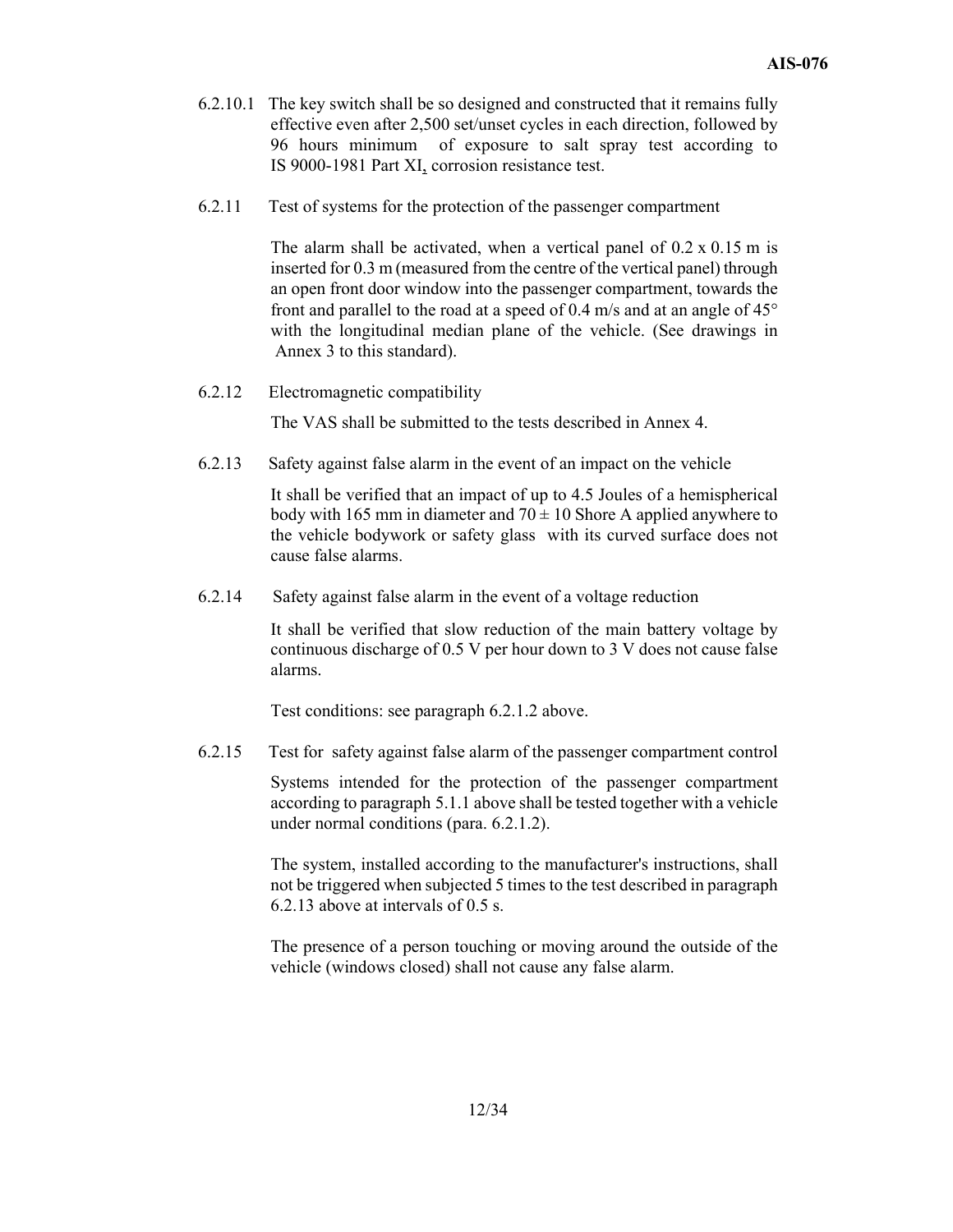#### **7. INSTRUCTIONS**

Each VAS shall be accompanied by:

- 7.1 Instructions for installation :
- 7.1.1 The list of vehicles and vehicle models for which the device is intended. This list may be specific or generic, e.g. "all cars with petrol engines and 12 V negative earth batteries".
- 7.1.2 The method of installation illustrated by photographs and/or very clear drawings.
- 7.1.3 In the case of VAS which includes an immobilizer, additional instructions regarding compliance with the requirements of Part III of this standard.
- 7.2 A blank installation certificate, an example of which is given in Annex 2.
- 7.3 A general statement to the VAS purchaser calling his attention to the following points:

The VAS should be installed in accordance with the manufacturer's instructions;

The selection of a good installer is recommended (the VAS manufacturer may be contacted to indicate appropriate installers);

The installation certificate supplied with the VAS should be completed by the installer.

- 7.4 Instructions for use
- 7.5 Instructions for maintenance
- 7.6 A general warning regarding the danger of making any alterations or additions to the system; such alterations or additions would automatically invalidate the certificate of installation referred to in paragraph 7.2 above.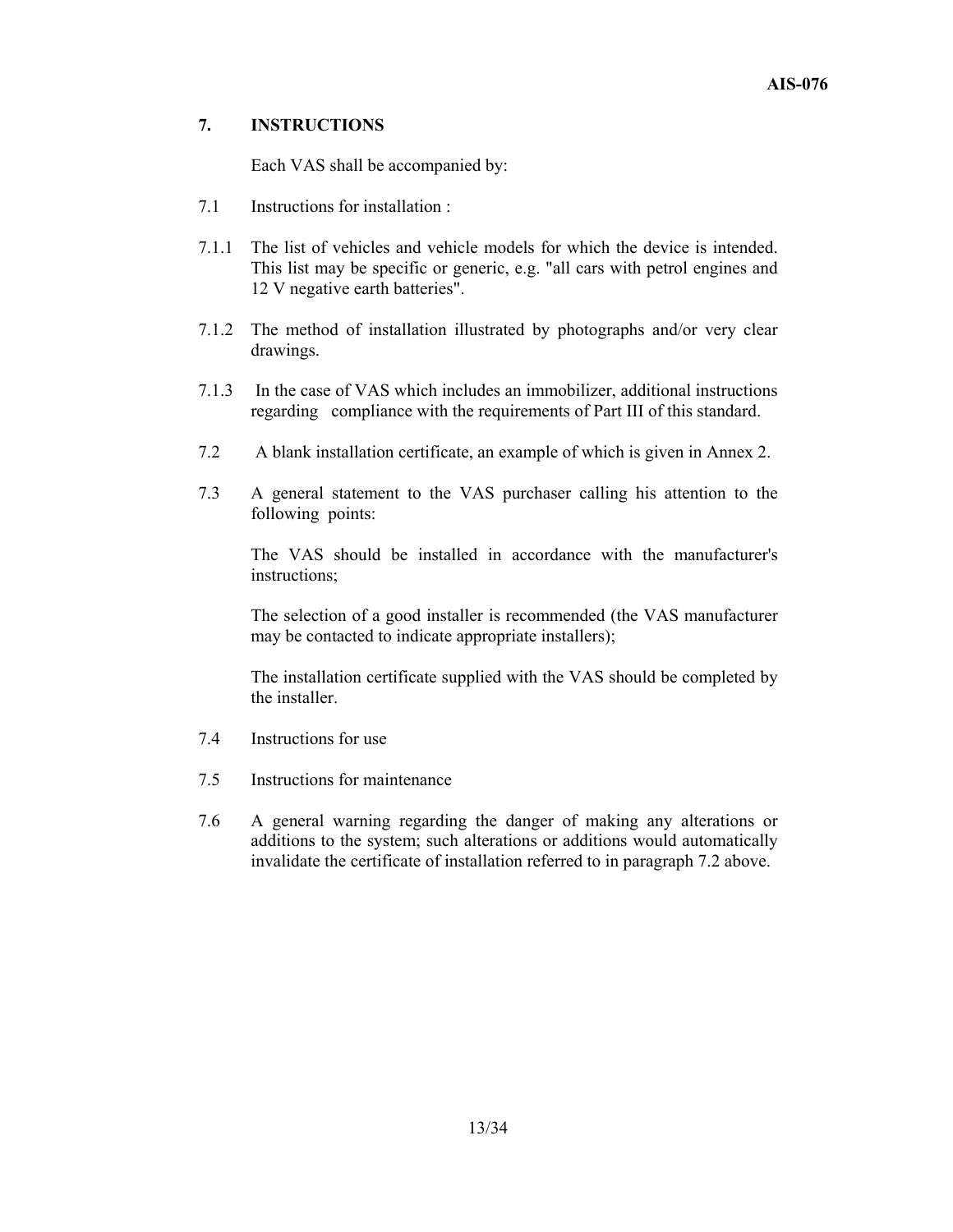#### **PART II**

#### **APPROVAL OF A VEHICLE WITH REGARD TO ITS ALARM SYSTEM**

 When a VAS approved to Part II of this standard is being used in a vehicle submitted for approval to Part III of this standard, tests required to be passed by a VAS in order to obtain approval to Part II of this standard shall not be repeated.

#### **8. DEFINITIONS**

For the purpose of Part II of this standard,

- 8.1 **"Alarm system(s)"** (AS) means an arrangement of components fitted as original equipment in a vehicle type, designed to indicate intrusion into or interference with the vehicle; these systems may provide additional protection against unauthorized use of the vehicle.
- 8.2 **"Vehicle type with regard to its alarm system"** means vehicles which do not differ significantly in such essential aspects as:
	- (a) The manufacturer's trade name or mark;
	- (b) Vehicle features which significantly influence the performances of the AS;
	- (c) The type and design of the AS or VAS.
- 8.3 **"Approval of a vehicle"** means the approval of a vehicle type with regard to the requirements laid down in paragraphs 10, 11 and 12 below.
- 8.4 Other definitions applicable to Part II are contained in paragraph 2 of this standard.

#### **9. APPLICATION FOR APPROVAL**

- 9.1 The application for approval of a vehicle type with regard to its AS shall be submitted by the vehicle manufacturer or by his duly authorized representative.
- 9.2 It shall be accompanied by the documents as given in Annex 1, Part-I.
- 9.3 Every functional modification in technical specifications declared in accordance with para 9.2 shall be intimated to the test agency.
- 9.4 If felt necessary, Certificate of compliance to be issued by the test agency after verifying the parameter(s) affected by the modification(s).

#### **10. GENERAL SPECIFICATIONS**

10.1 ASs shall be designed and built in such a way that they, in the event of intrusion into or interference with a vehicle, provide a warning signal, and may include an immobilizer.

 The warning signal shall be audible and in addition may include optical warning devices, or be a radio alarm, or any combination of the above.

10.2 Vehicles which are equipped with alarm systems shall comply with the relevant technical requirements, especially with regard to electromagnetic compatibility (EMC).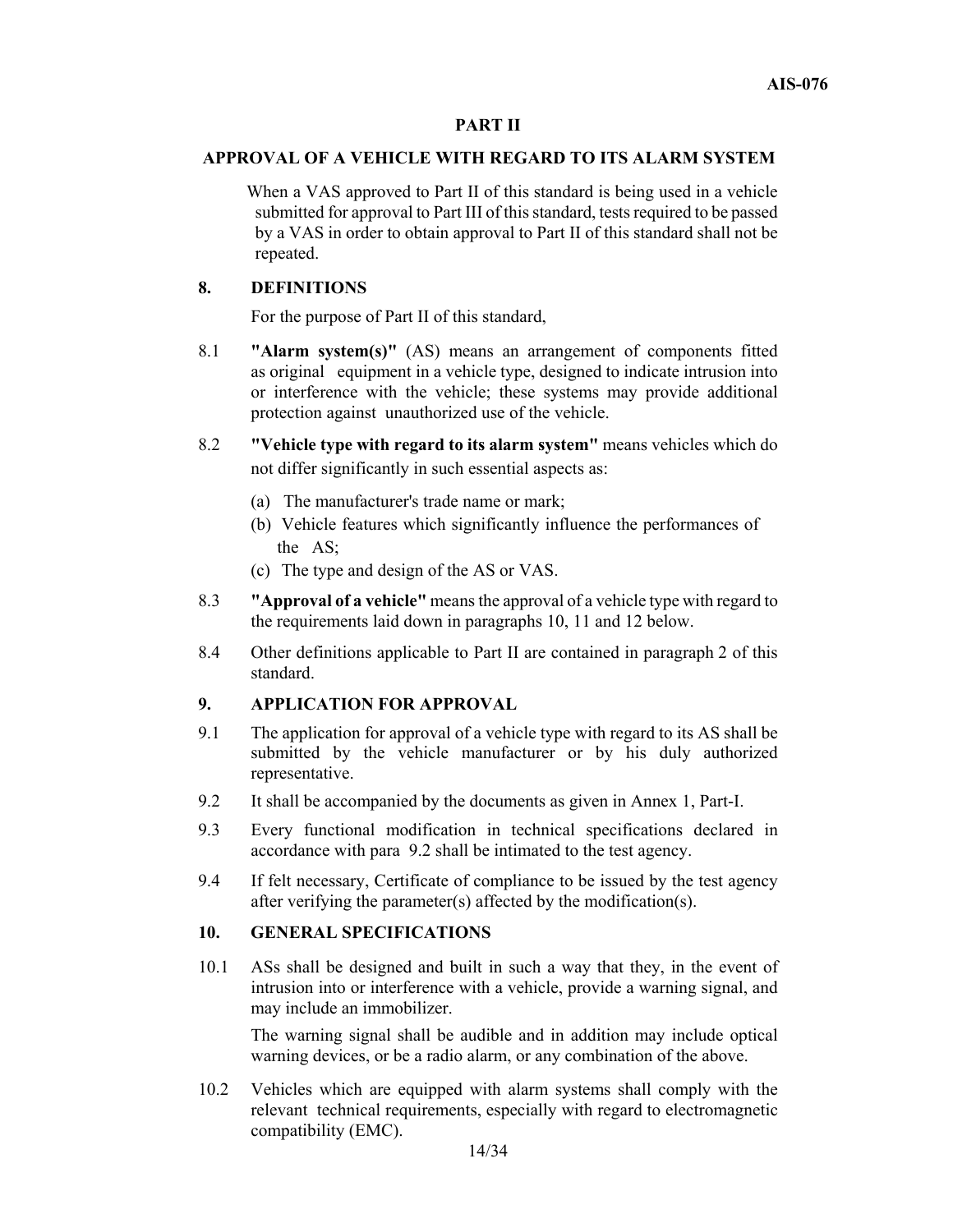- 10.3 If the AS includes the possibility of a radio transmission, e.g. for setting or unsetting of the alarm or for alarm transmission, it shall comply with the relevant provisions of National Frequency Allocation Plan of Department of Telecommunication, Ministry of Communication & IT, Government of India. The frequency and maximum radiated power of radio transmissions for the setting and unsetting of the alarm system must comply with the NFAP relating to the use of short range devices.
- 10.4 The AS and components thereof shall not activate inadvertently, particularly whilst the engine is in its running mode.
- 10.5 Failure of the AS, or failure of its electrical supply shall not affect the safe operation of the vehicle.
- 10.6 The alarm system, its components and the parts controlled by them shall be so installed as to minimize the risk for anyone to make them inoperable or to destroy them rapidly and without calling attention, e.g. using low-cost, easily-concealed tools, equipment or fabrications readily available to the public at large.
- 10.7 The system shall be so arranged that the shorting out of any warning signal circuit shall not render inoperative any aspects of the alarm system, other than the circuit which is shorted out.

#### **11. PARTICULAR SPECIFICATIONS**

- 11.1 Protection range
- 11.1.1 Specific requirements

The AS shall at least detect and signal the opening of any vehicle door, engine bonnet and luggage compartment. The failure or switching off of light sources, e.g. passenger compartment light, shall not impair the control operation.

The installation of additional efficient sensors for information/display, e.g. :

- (i) of intrusions into the vehicle, e.g. passenger compartment control, window glass control, breakage of any safety glass, or
- (ii) of attempted vehicle theft, e.g. inclination sensor

Are allowed, taking account of measures to prevent any unnecessary sounding of the alarm  $(=\text{false alarm}, \text{see paragraph 11.1.2. below}).$ 

Insofar as these additional sensors generate an alarm signal even after an intrusion has occurred (e.g. by breakage of a safety glass) or under external influences (e.g. wind), the alarm signal, activated by one of the abovementioned sensors, shall be activated not more than 10 times within the same activation period of the AS.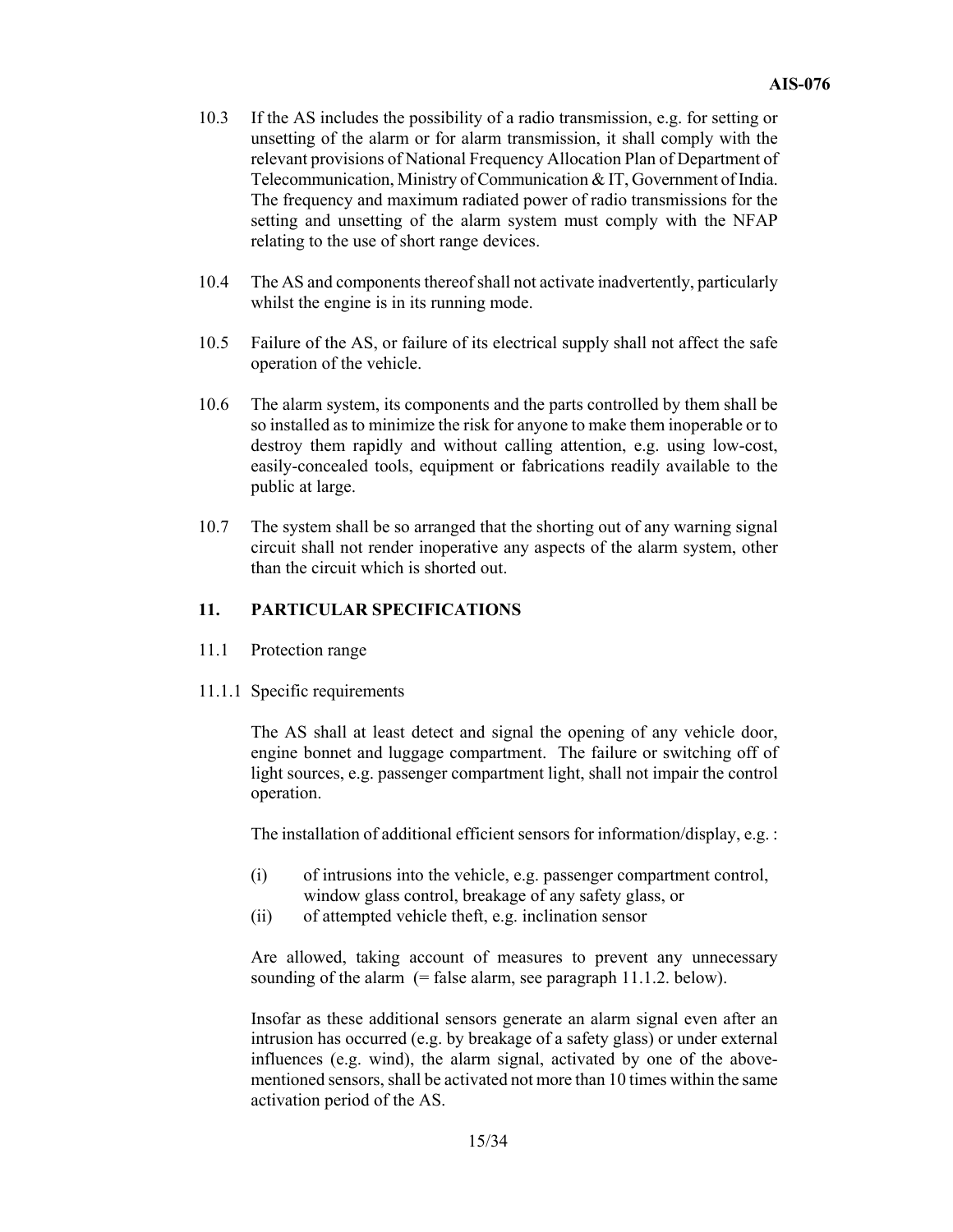In this case the activation period shall be limited by the authorised unsetting of the system as a result of the vehicle user's action.

Some kinds of additional sensors, e.g. passenger compartment control (ultrasonic, infrared) or inclination sensor, etc. may be intentionally deactivated. In this case, separate deliberate action must be taken each time before the AS is set. It must not be possible to deactivate the sensors while the alarm system is in a set state.

- 11.1.2 Safety against false alarm:
- 11.1.2.1 It shall be ensured that the AS both in set and unset conditions, cannot cause the alarm signal to sound unnecessarily, in the event of :
	- (a) an impact on the vehicle : test specified in paragraph 6.2.13.;
	- (b) electromagnetic compatibility : tests specified in paragraph 6.2.12.;
	- (c) reduction of battery voltage by continuous discharge : test specified in paragraph 6.2.14.;
	- (d) false alarm of the passenger compartment control : test specified in paragraph 6.2.15.
- 11.1.2.2 If the applicant for approval can demonstrate, e.g. by technical data, that safety against false alarm is satisfactorily ensured, the technical service responsible for conducting approval tests may not require some of the above tests.
- 11.2 Audible alarm
- 11.2.1 General

The warning signal shall be clearly audible and recognizable and shall differ significantly from the other audible signals used in road traffic.

In addition to the original equipment audible warning device, a separate audible warning device may be fitted in the area of the vehicle which is controlled by the AS, where it shall be protected against easy, rapid access by persons.

If a separate audible warning device according to paragraph 11.2.3.1 below is used, the original equipment standard audible warning device may additionally be actuated by the AS, provided that any tampering with the standard audible warning device (generally more accessible) does not affect the operation of the additional audible warning device.

11.2.2 Duration of the audible signal

Minimum : 25 s Maximum : 30 s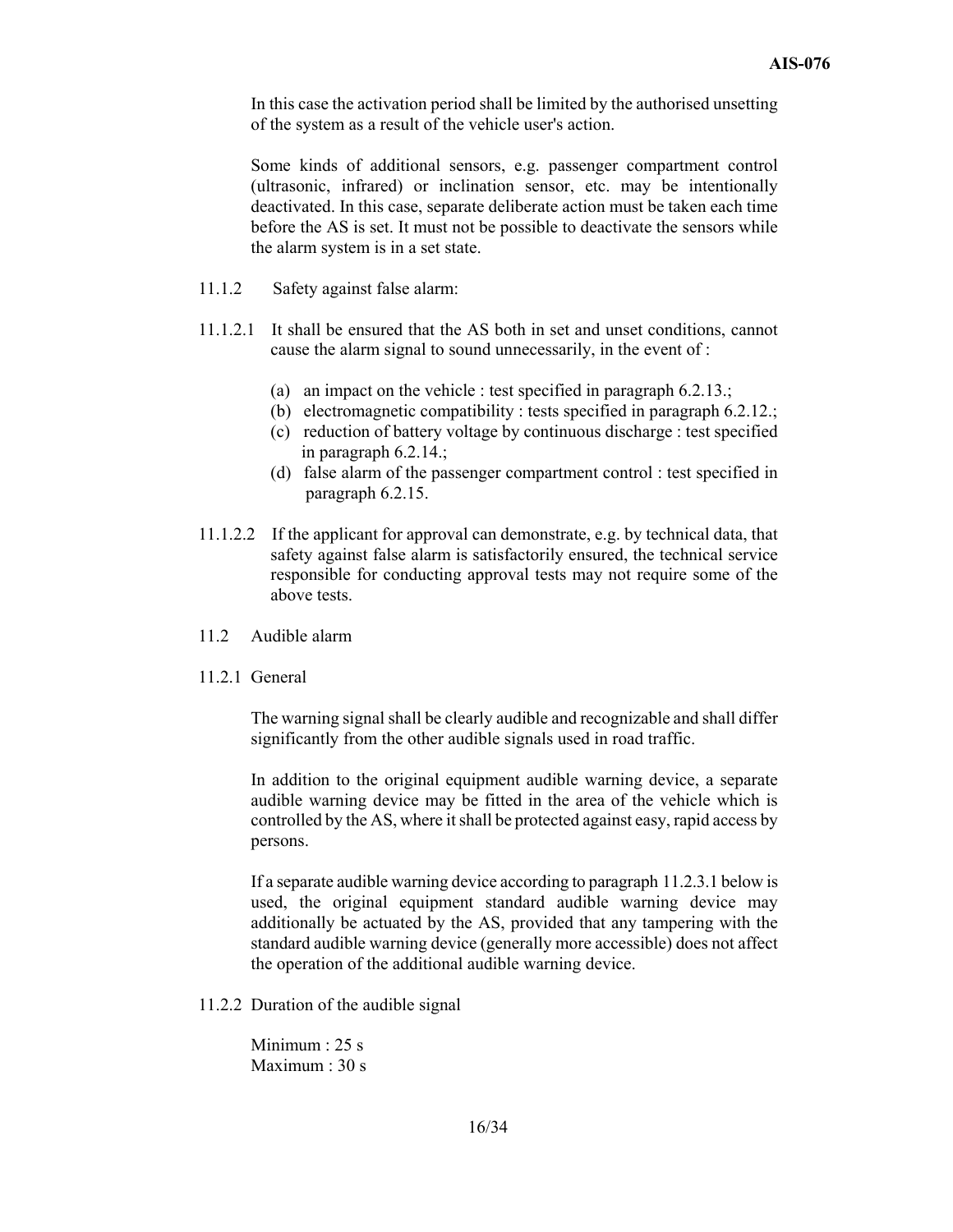The audible signal may sound again only after the next interference with the vehicle, i.e. after the above mentioned time span. (Restrictions: see paragraphs 11.1.1 and 11.1.2)

Unsetting of the alarm system shall immediately cut the signal.

- 11.2.3 Specifications concerning the audible signal:
- 11.2.3.1 Constant tone signal device (constant frequency spectrum), e.g. horns: acoustical, etc. should be as per clause 8.6 of IS 1884.

Intermittent signal (ON / OFF): Trigger frequency..............................(2 ± 1) Hz ON time = OFF time  $\pm$  10 %

11.2.3.2 Audible signal device with frequency modulation : acoustical, etc should be as perclause 8.6 of IS 1884 but equal passage of a significant frequency range within the above-mentioned range (1,800 through 3,550 Hz) in both directions.

Passage frequency ......................(2 ± 1) Hz

11.2.3.3 Sound level

The sound source shall be :

- (i) either an audible warning device approved as per IS 1884
- (ii) or a device meeting the requirements of clause 8.6 of IS 1884.

However, in the case of a different sound source from the original equipment audible warning device, the minimum sound level may be reduced to 100 dB(A), measured under the conditions of IS 1884.

- 11.3 Optical alarm if fitted
- 11.3.1 General

In the event of intrusion into or interference with the vehicle the device shall activate an optical signal as specified in paragraphs 11.3.2 and 11.3.3 below.

11.3.2 Duration of the optical signal

The optical signal shall have a duration between 25 s and 5 min after the alarm has been activated. The unsetting of the alarm system shall immediately stop the signal.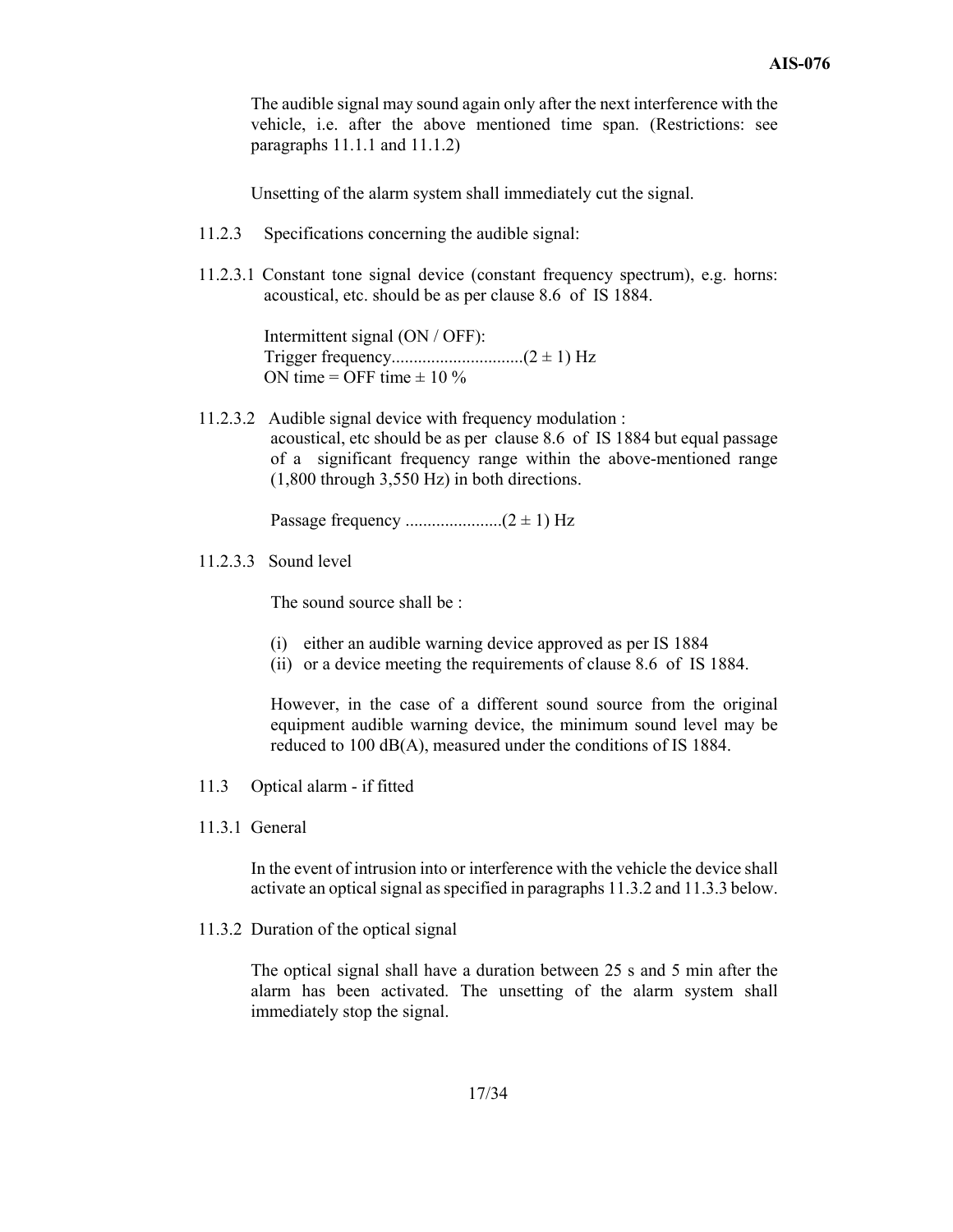11.3.3 Type of optical signal

Flashing of all direction indicators and/or passenger compartment light of the vehicle, including all lamps in the same electrical circuit.

Trigger frequency......................... (2 ± 1 ) Hz

In relation to the audible signal, also asynchronous signals are allowed.

ON time = OFF time  $\pm$  10 %

11.4 Radio alarm (pager) - if fitted

The AS may include a facility generating an alarm signal by radio transmission.

- 11.5 Alarm system setting lock
- 11.5.1 When the engine is in its running mode, deliberate or inadvertent setting of the alarm system shall be impossible.
- 11.6 Setting and unsetting of the AS
- 11.6.1 Setting

Any suitable means of setting of the AS is allowed, provided that such means does not inadvertently cause false alarms.

11.6.2 Unsetting

Unsetting of the AS shall be achieved by one or a combination of the following devices. Other devices giving equivalent performance are permitted.

- 11.6.2.1 A mechanical key (complying with requirements of Annex 5 to this standard) which can be coupled with a centralized vehicle locking system comprising of at least 1,000 variants, operated from the outside.
- 11.6.2.2 Electrical / electronic device, e.g. remote control, with at least 50,000 variants and shall incorporate rolling codes and/or have a minimum scan time of ten days, e.g. a maximum of 5,000 variants per 24 hours for 50,000 variants minimum.
- 11.6.2.3 A mechanical key or an electrical/electronic device within the protected passenger compartment, with timed exit/entry delay.
- 11.7 Exit delay

If the switching device for setting the AS is fitted within the protected area, an exit delay shall be provided. It shall be possible for the exit delay to be set to between 15 seconds and 45 seconds after the switch has been operated. The delay period may be adjustable to suit individual operators' circumstances.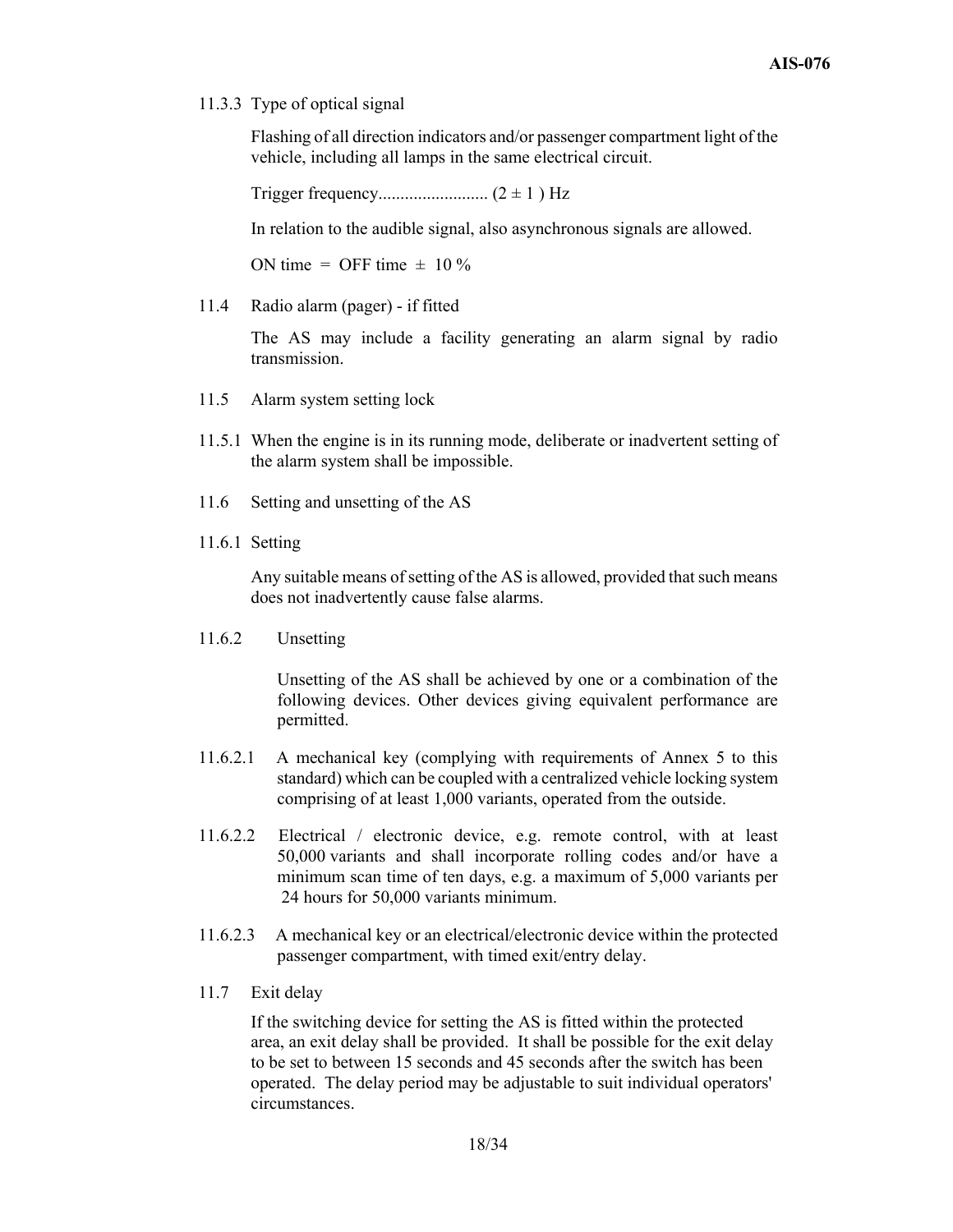#### 11.8 Entry delay

If the device for unsetting the VAS is fitted within the protected area, a delay of 5 seconds minimum and 15 seconds maximum shall be allowed before the activation of the audible and optical signals. The delay period may be adjustable to suit individual operators' circumstances.

- 11.9 Status display
- 11.9.1 To provide information on the status of the AS (set, unset, alarm setting period, alarm has been activated), the installation of optical displays is allowed inside and outside the passenger compartment. The light intensity of optical signals installed outside the passenger compartment shall not exceed 0.5 cd.
- 11.9.2 If an indication of short-term "dynamic" processes such as changes from "set" to "unset" and vice versa is provided, it shall be optical, according to paragraph 11.9.1. Such optical indication may also be produced by the simultaneous operation of the direction indicators and/or passenger compartment lamp(s), provided that the duration of the optical indication by the direction indicators does not exceed 3 seconds.
- 11.10 Power supply

The source of power for the AS may be the vehicle battery. Where provided, an additional battery shall be rechargeable and it shall by no means supply energy to the other parts of the vehicle electrical system.

- 11.11 Specifications for optional functions
- 11.11.1 Self check, automatic failure indication

On setting the AS, irregular situations, e.g. open doors, etc., can be detected by a self-check function (plausibility control), and this situation is indicated.

11.11.2 Panic alarm

An optical and/or audible and/or radio alarm is allowed independent of the state (set or unset) and/or function of the AS. Such an alarm shall be triggered from within the vehicle and shall not affect the state (set or unset) of the AS. Also it must be possible for the vehicle user to switch off the panic alarm. In the case of an audible alarm, its sounding duration per activation shall not be restricted. A panic alarm shall not immobilise the engine or stop it if it is running.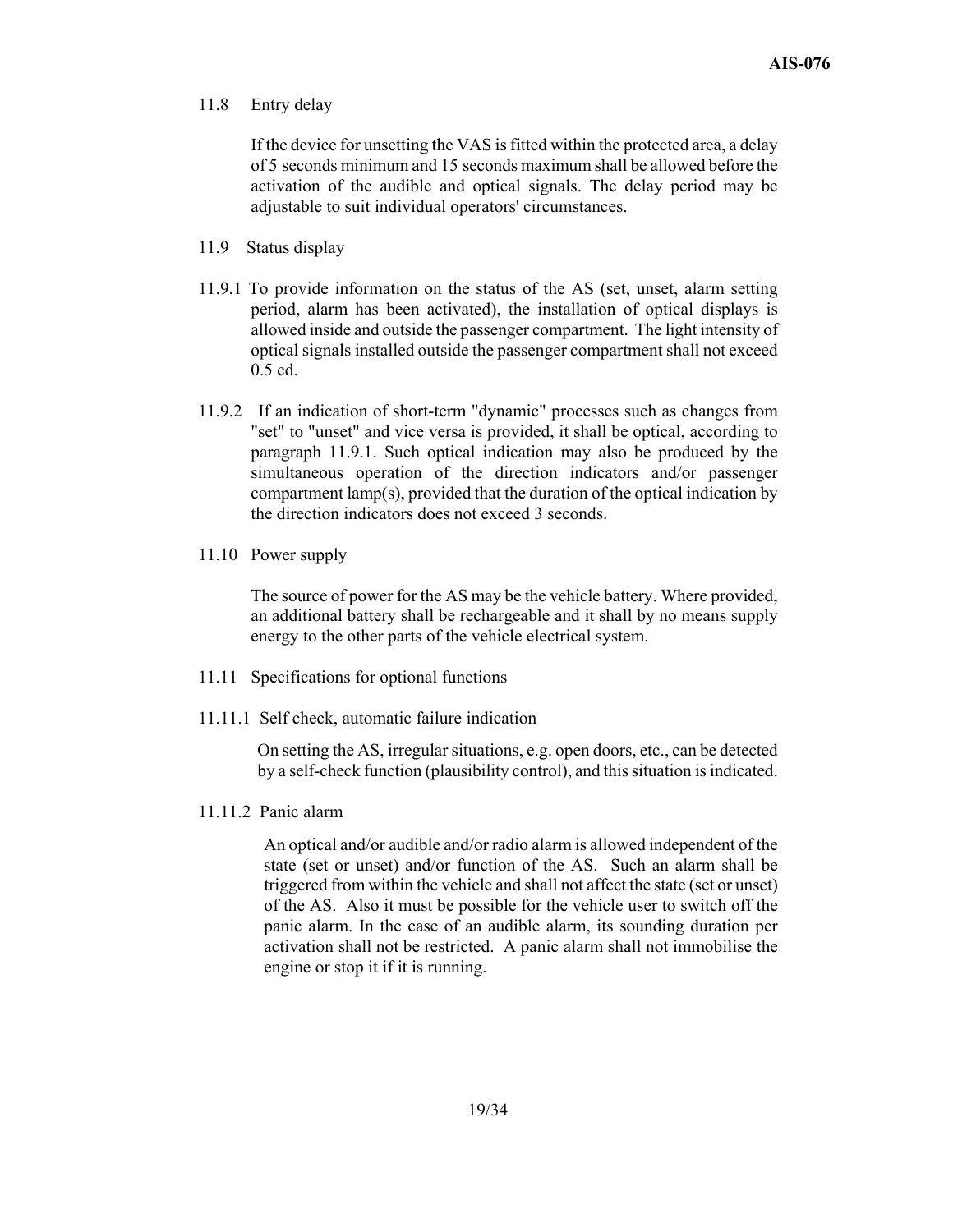#### **12. TEST CONDITIONS**

All components of the VAS or AS shall be tested in accordance with procedures described in paragraph 6.

This requirement does not apply to:

- 12.1 Those components that are fitted and tested as part of the vehicle, whether or not a VAS/ AS is fitted (e.g. lamps); or,
- 12.2 Those components that have previously been tested as part of the vehicle and documentary evidence has been provided.

#### **13. INSTRUCTIONS**

Each vehicle shall be accompanied by :

13.1 Instructions for use :

.

- 13.2 Instructions for maintenance
- 13.3 A general warning regarding the danger of making any alterations or additions to the system.

### **14. CONFIRMITY OF PRODUCTION REQUIREMENTS :**

 Whole vehicle COP and component COP procedures laid down by the Ministry of Road Transport and Highways shall be applicable .For the purpose of COP verification of all the tests shall be carried out.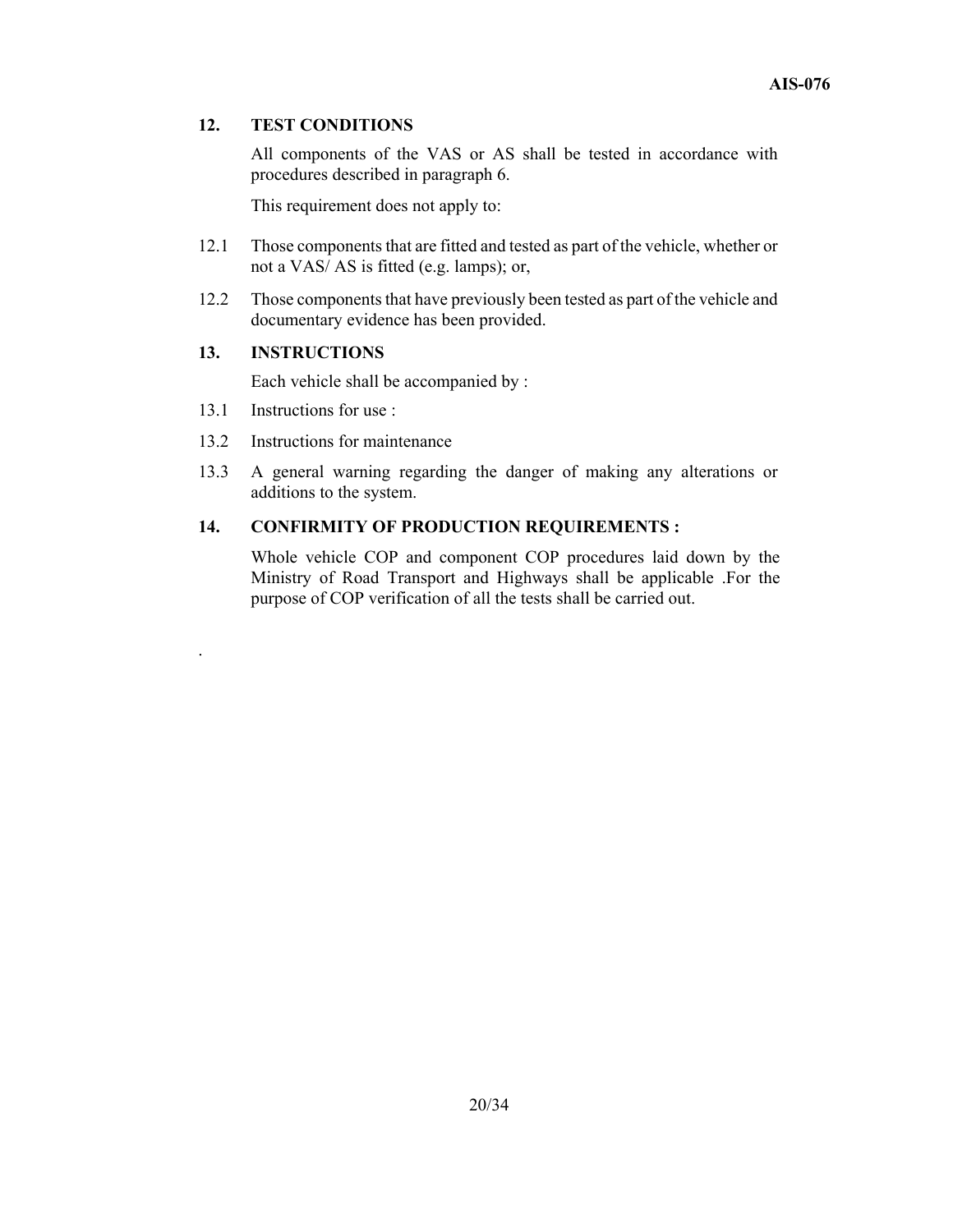#### **PART III**

# **APPROVAL OF IMMOBILIZERS AND APPROVAL OF A VEHICLE WITH REGARD TO ITS IMMOBILIZER**

#### **15. DEFINITIONS**

For the purpose of Part III of this standard:

- 15.1. **"Immobilizer"** means a device which is intended to prevent normal driving away of a vehicle under its own power (prevention of unauthorized use).
- 15.2. **"Control equipment"** means equipment necessary for the setting and/or unsetting of an immobilizer.
- 15.3 **"Status display"** means any device intended to indicate the status of the immobilizer (set/unset, change of set to unset and vice versa).
- 15.4 **"Set state"** means the state in which the vehicle cannot be driven normally under its own power.
- 15.5 **"Unset state"** means the state, in which the vehicle can be driven normally
- 15.6 **"Key"** means any device designed and constructed to provide a method of operating a locking system, which is designed and constructed to be operated only by that device.
- 15.7 **"Override"** means a design feature which locks the immobilizer in the unset condition.
- 15.8 **"Rolling code"** means an electronic code consisting of several elements the combination of which changes at random after each operation of the transmitting unit.
- 15.9 **"Type of immobilizer"** means systems which do not differ significantly in such essential aspects as:
	- a) The manufacturer's trade name or mark;
	- b) The kind of control equipment;
	- c) The design of their operation on the relevant vehicle system(s) (as referred to in paragraph 18.1. below).
- 15.10 **"Vehicle type with regard to its immobilizer"** means vehicles which do not differ significantly in such essential aspects as:
	- a) The manufacturer's trade name or mark;
	- b) Vehicle features which significantly influence the performances of the immobilizer;
	- c) The type and design of the immobilizer.

#### **16 APPLICATION FOR TYPE APPROVAL**

16.1 The application for type approval shall contain information as specified in Annex 1 Part II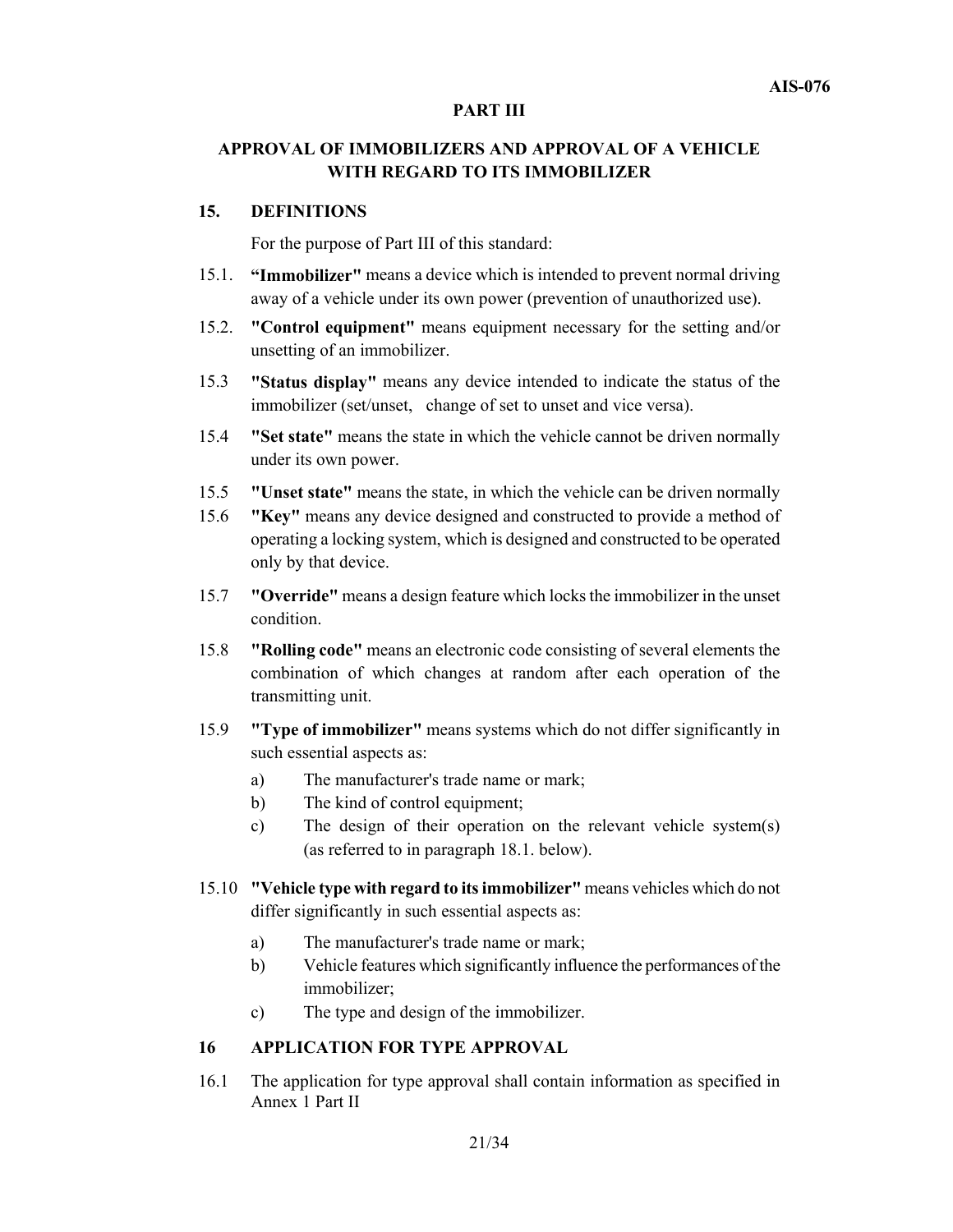- 16.2 Every functional modification in technical specifications declared in accordance with 16.1 shall be intimated to testing agency
- 16.3 If felt necessary, Certificate of compliance to be issued by testing agency after verifying the parameter(s) affected by the modifications

#### **17. GENERAL SPECIFICATIONS**

- 17.1 It must be possible to set and unset the immobilizer in accordance with these requirements.
- 17.2 If the immobilizer includes the possibility of a radio transmission, e.g. for setting or unsetting, it shall comply with the relevant provisions of National Frequency Allocation Plan of Department of Telecommunication, Ministry of Communication & IT, Government of India. The frequency and maximum radiated power of radio transmissions for the setting and unsetting of the alarm system must comply with the NFAP relating to the use of short range devices.
- 17.3 An immobilizer and its installation shall be so designed that any equipped vehicle continues to meet the technical requirements.
- 17.4 It shall not be possible for an immobilizer to enter the set state when the ignition key is in the engine running mode, except when:
	- (a) the vehicle is equipped or intended to be equipped for ambulance, fire brigade or police purposes; or
	- (b) the engine is required to:
		- (i) Drive machinery forming part of, or mounted on, the vehicle for purposes other than driving the vehicle; or
		- (ii) Maintain the electrical power of the batteries of the vehicle at a level required for driving that machinery or apparatus;

And the vehicle is stationary with the parking brake applied. When this exception is used, this fact shall be stated in the Type Approval Certificate.

- 17.5 It shall not be possible to permanently override an immobilizer
- 17.6 The immobilizer shall be designed and built such that when installed it shall not adversely affect the designed function and the safe operation of the vehicle, even in the case of malfunction.
- 17.7 An immobilizer shall be designed and built such that, when installed on a vehicle, according to the manufacturer's instructions, it cannot rapidly and without attracting attention be rendered ineffective or destroyed by, e.g. the use of low cost easily concealed tools, equipment or fabrications readily available to the public at large. It shall be difficult and time consuming to replace a major component or assembly in order to bypass the immobilizer.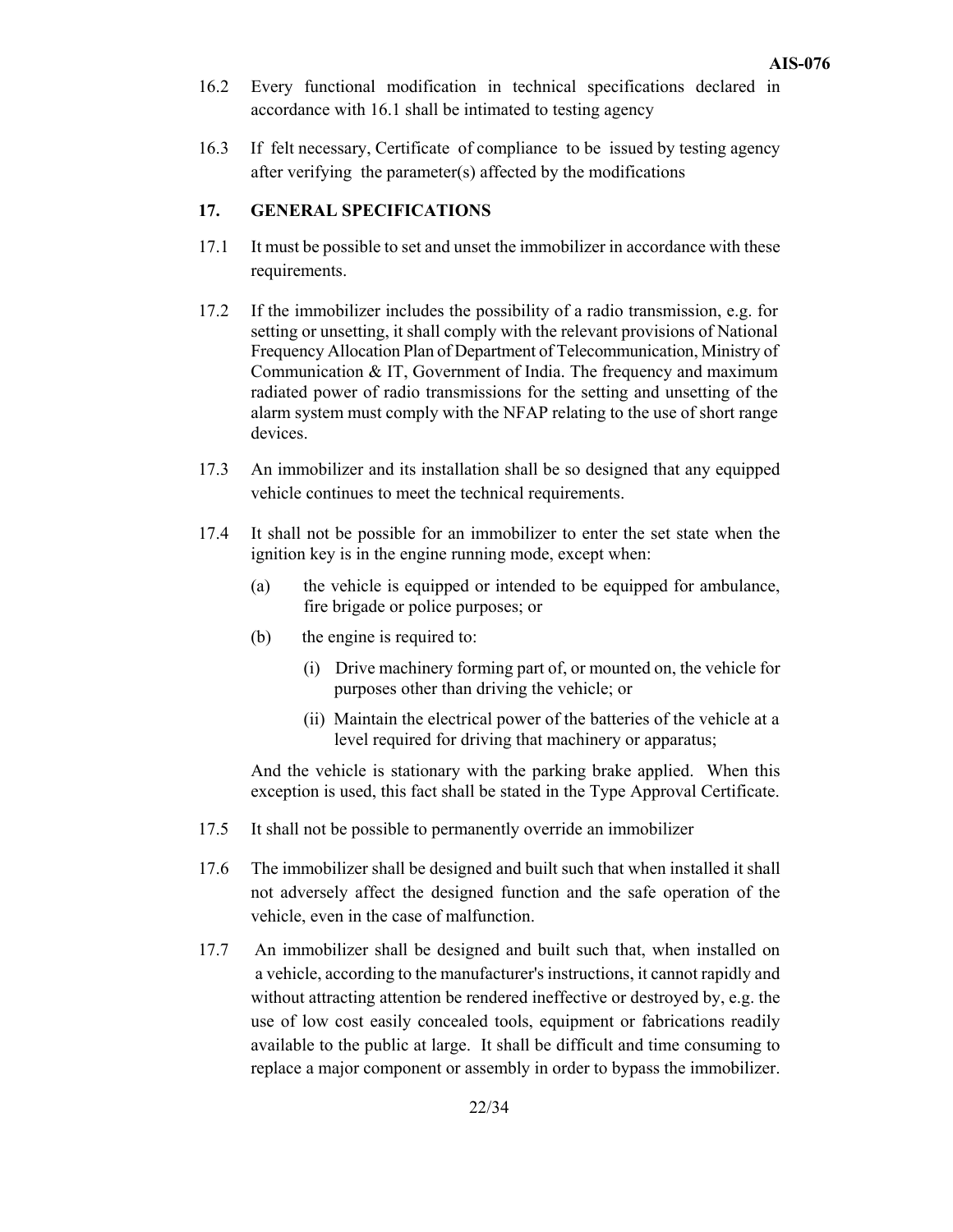- 17.8 An immobilizer shall be so designed and built such that when installed as specified by the manufacturer it is able to withstand the environment within the vehicle for a reasonable lifetime (for testing see paragraph 19). More particularly the electrical properties of the on-board circuitry shall not be adversely affected by the addition of the immobilizer (lead cross-sections, contact safety, etc.).
- 17.9 An immobilizer may be combined with other vehicle systems or may be integrated into them (e.g. engine management, alarm systems).
- 17.10 It shall not be possible for an immobilizer to prevent the release of the brakes of the vehicle, except in the case of an immobilizer which prevents the release of pneumatically released spring brakes and functions in such a way that in normal operation, or in failure conditions, the technical requirements of IS 11852 in force at the time of application for type approval under this standard are satisfied.

Compliance with this paragraph does not exempt an immobilizer which prevents the release of pneumatically released spring brakes from the technical requirements set out in this standard.

17.11 It shall not be possible for an immobilizer to operate in such a manner as to apply the brakes of the vehicle.

#### **18. PARTICULAR SPECIFICATIONS**

- 18.1 Extent of disablement
- 18.1.1 An immobilizer shall be designed so as to prevent the operation of the vehicle under its own power by at least one of the following means:
- 18.1.1.1 Disable, in the case of after-market fitting, or vehicle equipped with diesel engine, at least two separate vehicle circuits that are needed for vehicle operation under its own power (e.g. starter motor, ignition, fuel supply, etc.);
- 18.1.1.2 Interference by code of at least one control unit required for the operation of the vehicle;
- 18.1.2 An immobilizer for fitment to a vehicle equipped with a catalytic converter shall not cause un burnt fuel to enter the exhaust.
- 18.2 Operating reliability

Operating reliability shall be achieved by suitable design of the immobilizer, account being taken of specific environmental conditions in the vehicle (see paragraphs 17.8. and 19).

18.3 Operating safety

It shall be ensured that the immobilizer does not change its state (set/ unset) as a result of any of the tests in paragraph 19.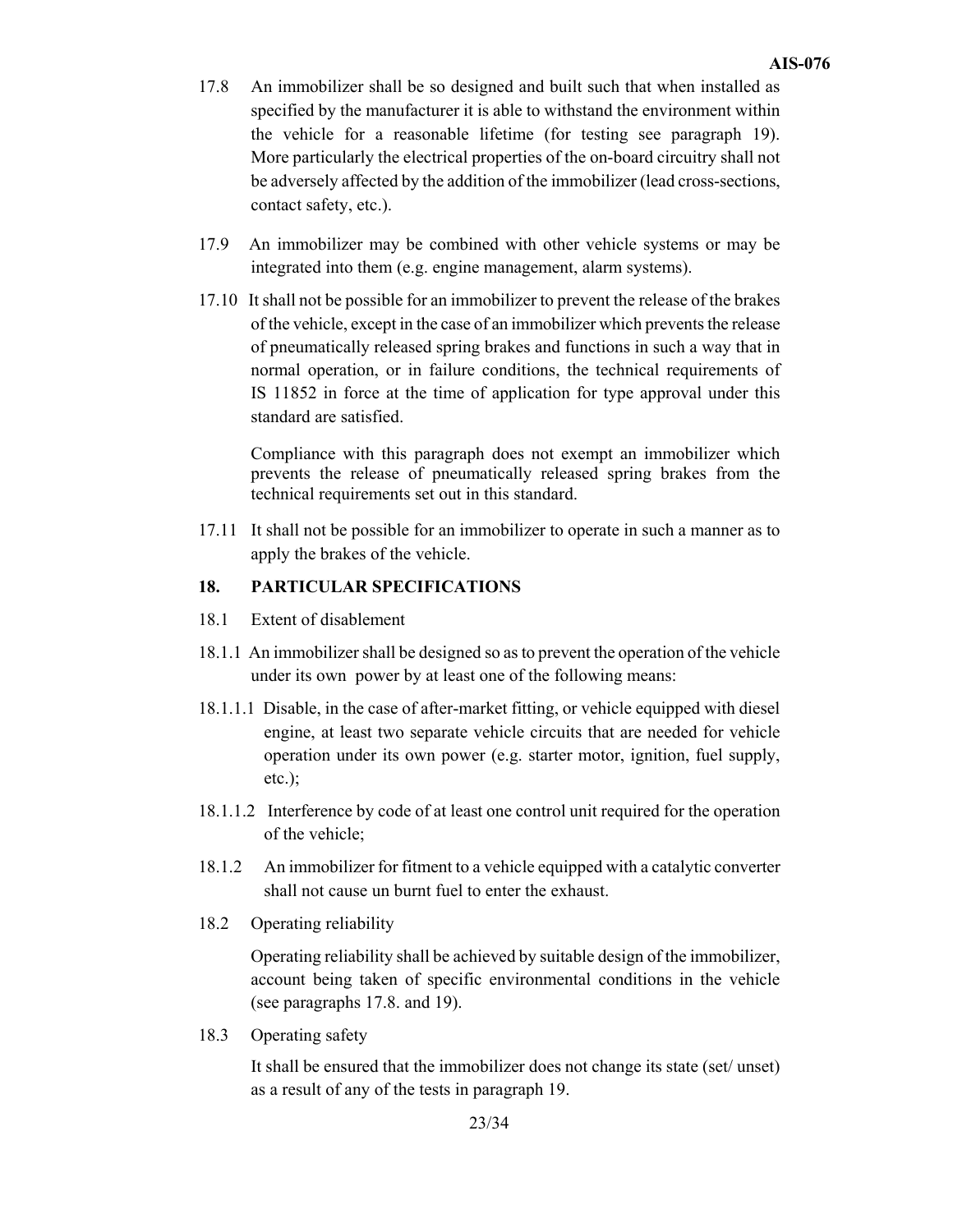- 18.4 Setting of the immobilizer
- 18.4.1 The immobilizer must be set without supplementary action from the driver by at least one of the following means:
	- a) At rotation of the ignition key into the "0" position in the ignition lock and activation of a door; in addition, immobilizers which unset immediately before or during the normal starting procedure of the vehicle are permitted to set on turning the ignition OFF.
	- b) A maximum of 5 minutes after removing the key of the ignition lock.
- 18.4.2 If the immobilizer can enter the set state when the ignition key is in the engine running mode as provided for in paragraph 18.4., the immobilizer may also be set by the opening of the driver's door and/or the authorised user carrying out a deliberate action.
- 18.5 Unsetting
- 18.5.1 Unsetting shall be achieved by using one or a combination of the following devices. Other devices with an equivalent level of security giving equivalent performance are permitted.
- 18.5.1.1 A key pad for inputting an individually selectable code having at least 10,000 variants.
- 18.5.1.2 Electrical / electronic device, e.g. remote control, with at least 50,000 variants and shall incorporate rolling codes and/or have a minimum scan time of ten days, e.g. a maximum of 5,000 variants per 24 hours for 50,000 variants minimum.
- 18.5.1.3 If unsetting can be achieved via a remote control, the immobilizer must return to the set condition within 5 minutes after unsetting if no supplementary action on the starter circuit has been undertaken.
- 18.6 Status display
- 18.6.1 To provide information on the status of the immobilizer (set/unset, change of set to unset and vice versa), optical displays inside and outside the passenger compartment are allowed. The light intensity of optical signals installed outside the passenger compartment shall not exceed 0.5 cd.
- 18.6.2 If an indication of short-term "dynamic" processes such as changes from "set" to "unset" and vice versa is provided, it shall be optical, according to paragraph 18.6.1. Such optical indication may also be produced by the simultaneous operation of the direction indicators and/or passenger compartment lamp(s), provided that the duration of the optical indication by the direction indicators does not exceed 3 seconds.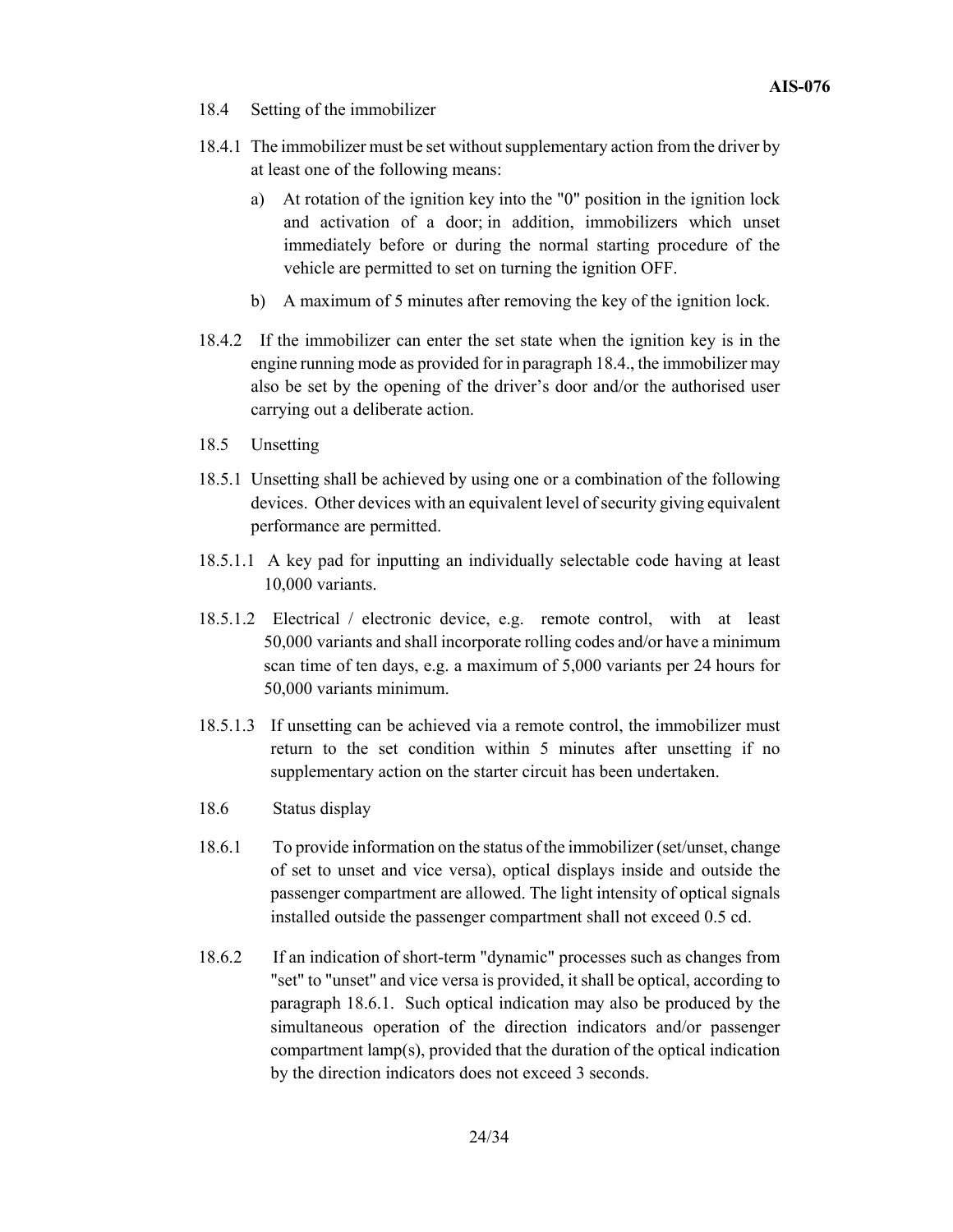#### **19. OPERATION PARAMETERS AND TEST CONDITIONS**

#### 19.1 Operation parameters

All components of the immobilizer shall comply with prescriptions given in paragraph 6 of this standard.

This requirement does not apply to:

- i) Those components that are fitted and tested as part of the vehicle, whether or not an immobilizer is fitted (e.g. lamps); or,
- ii) Those components that have previously been tested as part of the vehicle and documentary evidence has been provided.

#### 19.2 Test conditions

All the tests shall be carried out in sequence on a single immobilizer. However, at the discretion of the test authority, other samples may be used if this is not considered to affect the results of the other tests.

#### 19.3 Operation test

Upon completion of all the tests specified below, the immobilizer shall be tested under the normal test conditions specified in paragraph 6.2.1.2. of this standard to check that it continues to function normally. Where necessary, fuses may be replaced prior to the test.

All components of the immobilizer shall comply with prescriptions given in paragraphs 6.2.2. to 6.2.8 and 6.2.12 of this standard.

#### **20. INSTRUCTIONS**

(Paragraphs 20.1 to 20.3 for the purposes of aftermarket installation only).

Each immobilizer shall be accompanied by:

- 20.1 Instructions for installation
- 20.1.1 The list of vehicles and vehicle models for which the device is intended. This list may be specific or generic, e.g. "all cars with petrol engines and 12 V negative earth batteries".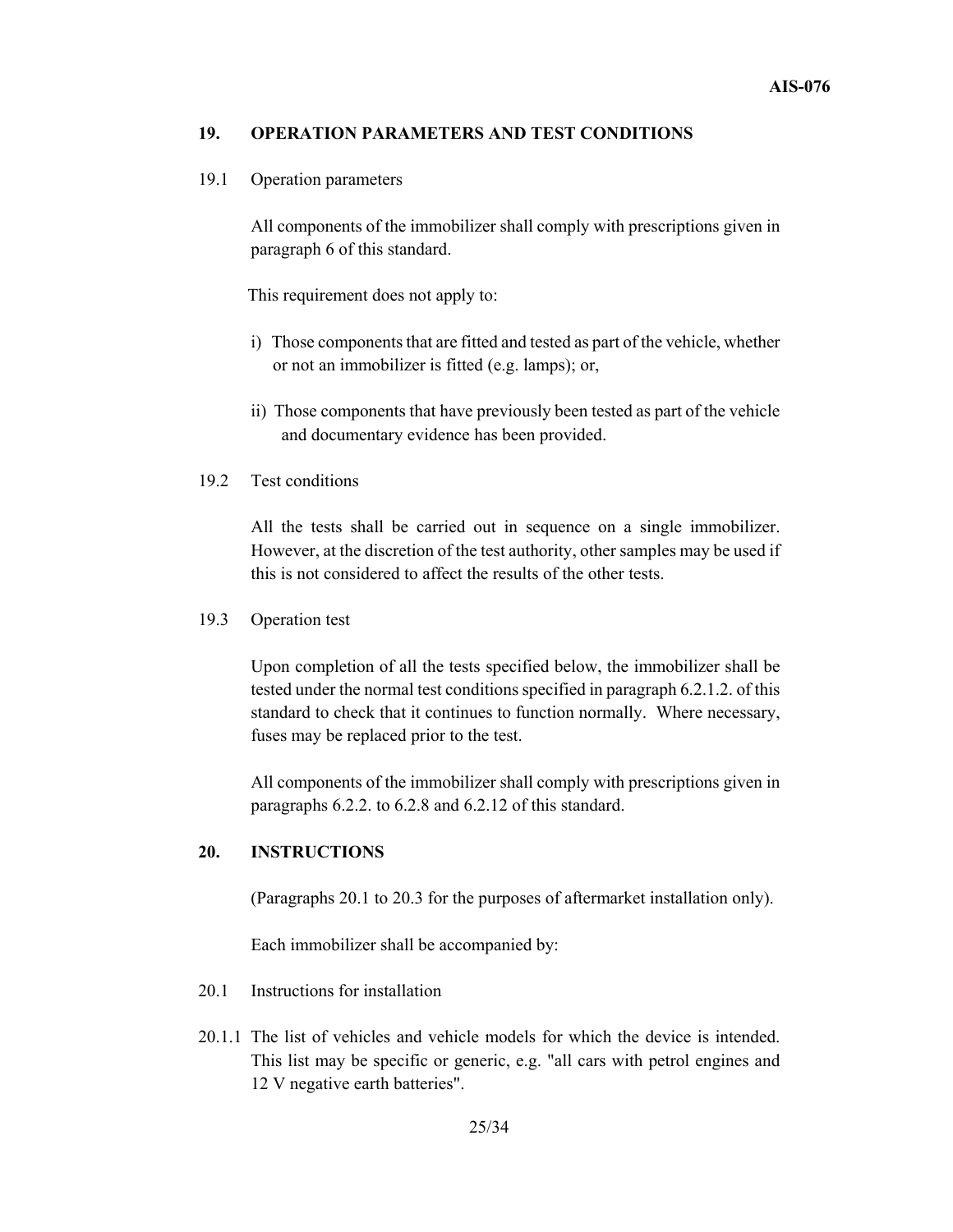- 20.1.2 The method of installation illustrated by photographs and/or very clear drawings.
- 20.1.3 Detailed installation instructions provided by the supplier shall be such that when correctly followed by a competent installer, the safety and reliability of the vehicle is not affected.
- 20.1.4 The supplied installation instructions shall identify the electrical power requirements of the immobilizer and, where relevant, shall advise an increasing of battery size.
- 20.1.5 The supplier shall provide post installation procedures for checking the vehicle. Particular attention shall be drawn to safety related features.
- 20.2 A blank installation certificate, an example of which is given in Annex 2.
- 20.3 A general statement to the immobilizer purchaser calling his attention to the following points:
- 20.3.1 the immobilizer should be installed in accordance with the manufacturer's instructions;
- 20.3.2 the selection of a good installer is recommended (the immobilizer manufacturer may be contacted to indicate appropriate installers);
- 20.3.3 The installation certificate supplied with the immobilizer should be completed by the installer.
- 20.4 Instructions for use
- 20.5 Instructions for maintenance
- 20.6 A general warning regarding the dangers of making any alterations or additions to the immobilizer; such alterations and additions would automatically invalidate the certificate of installation referred to in paragraph 20.2 above.

#### **21. CONFIRMITY OF PRODUCTION REQUIREMENTS :**

Whole vehicle COP and component COP procedures laid down by the Ministry of Road Transport and Highways shall be applicable. For the purpose of COP verification of all the tests shall be carried out.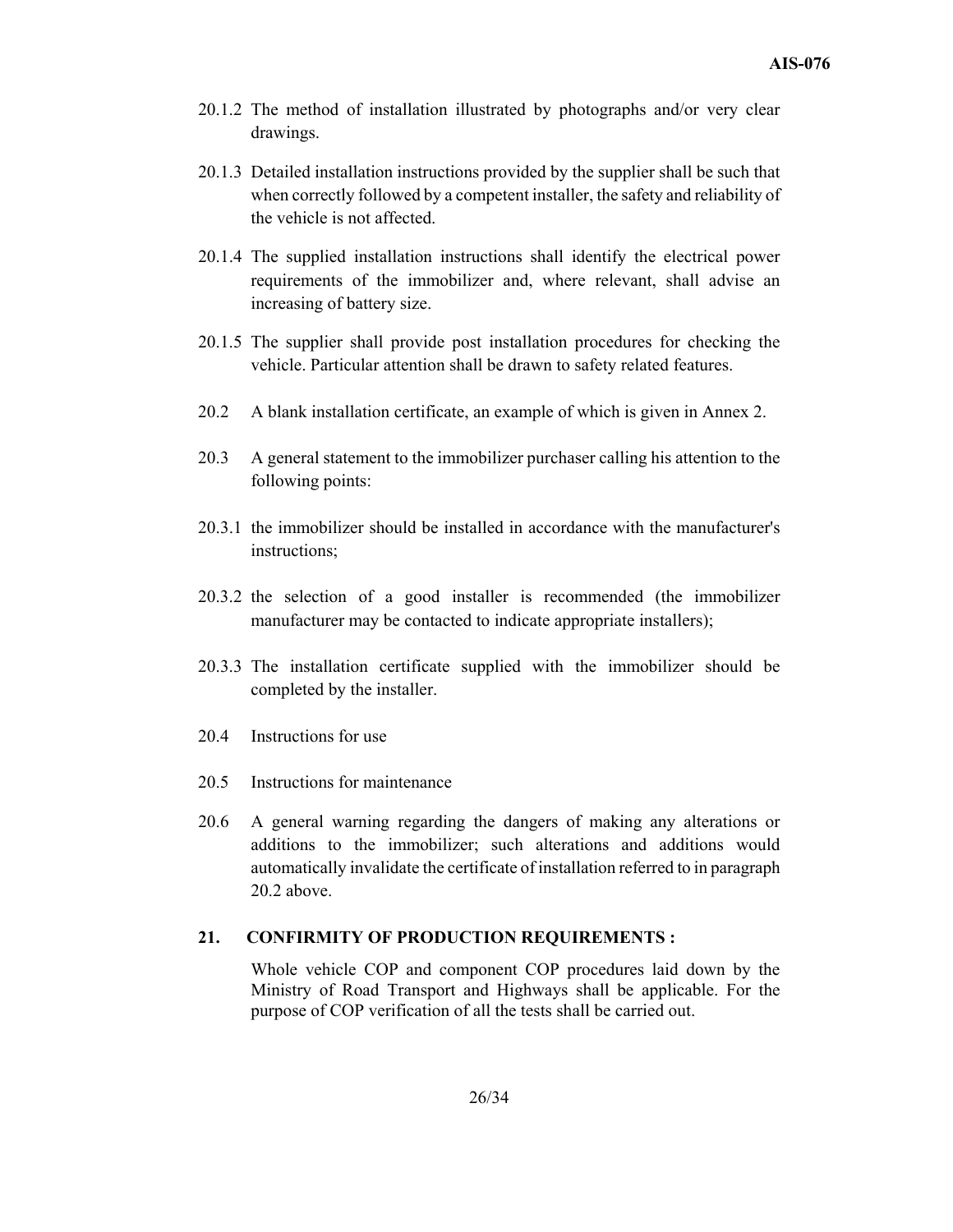#### **ANNEX 1 Part I**  (see 3.1 and 9.2)

# **INFORMATION TO BE SUBMITTED FOR TYPE APPROVAL OF ALARM SYSTEM**

- 1. General
	- a. Make
	- b. Type
	- c. Serial Number
	- d. Name and Address of manufacture
- 2 Description of the device
	- a. A detailed description of the alarm system and of the vehicle parts related to alarm system installed
	- b. A list of main components comprising the alarm system
	- c. The measures taken against false alarm
	- d. Range of protection offered by the device
	- e. Method of setting/ unsetting the device
	- f. Number of interchangeable codes, if applicable
	- g. List of main components comprising the device
- 3 Drawings:

Drawings of the main components of the device

- 4 Instructions
	- a. List of vehicles to which the device is intended to be fitted
	- b. Description of the method of installation illustrated by photographs and/ or drawings.
	- c. Instructions for use
	- d. Instructions for maintenance (if any)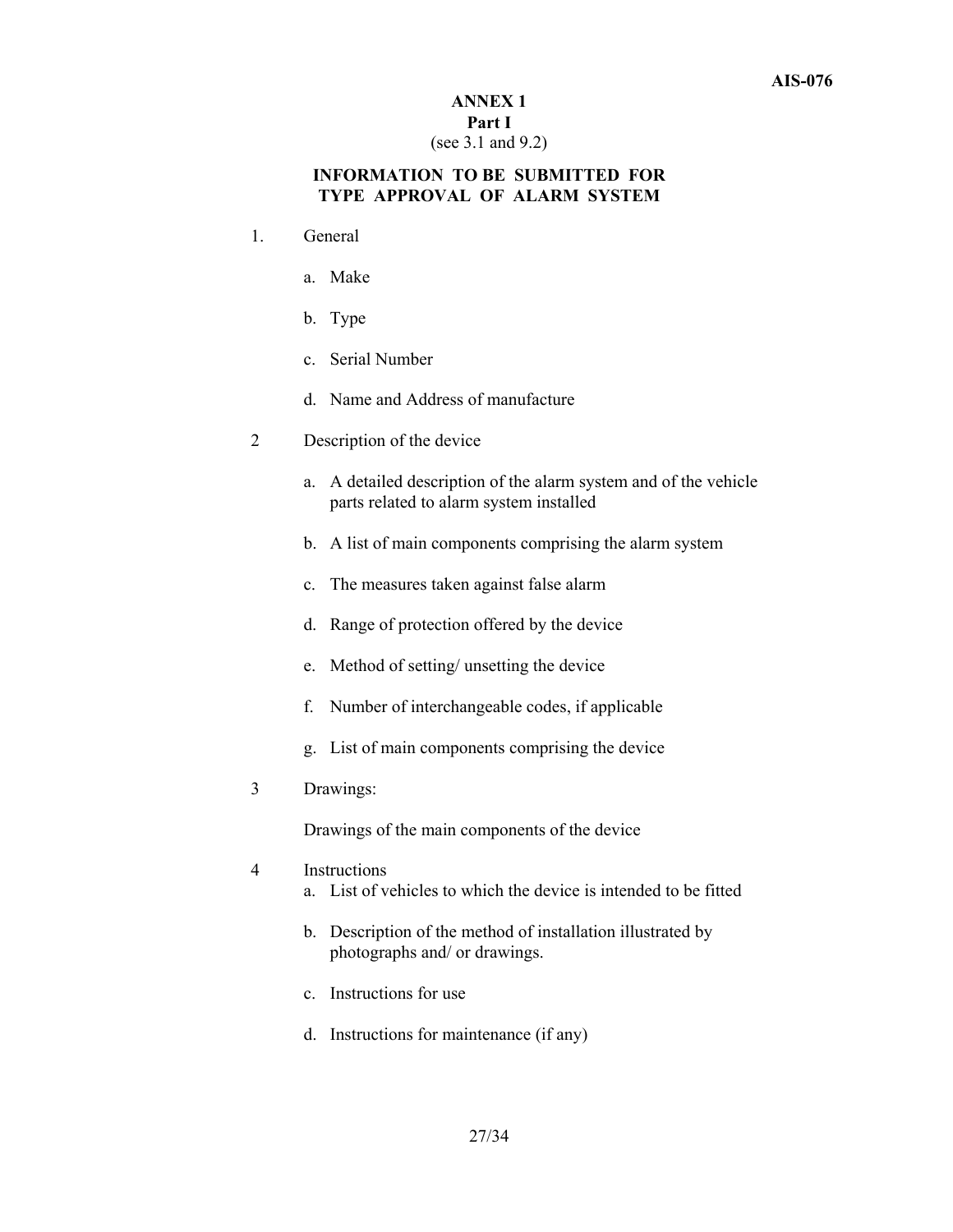#### **AIS-076**

## **ANNEX 1 Part II**  (see 16.1)

### **INFORMATION TO BE SUBMITTED FOR TYPE APPROVAL OF AN IMMOBILIZER SYSTEM**

- 1 General
	- a. Make
	- b. Type
	- c. Serial Number
	- d. Name and Address of manufacture
- 2 Description of the device
	- a. A detailed description of the vehicle immobilizer and of the vehicle and the

measures taken against inadvertent activation.

- b. The vehicle system(s) on which the immobilizer acts
- c. Method of setting/ unsetting the device
- d. Number of interchangeable codes, if applicable
- e. A list of main components comprising the device
- 3 Drawings:

Drawings of the main components of the device

- 4 Instructions
	- a. List of vehicles to which the device is intended to be fitted
	- b. Description of the method of installation illustrated by photographs and/ or drawings.
	- c. Instructions for use
	- d. Instructions for maintenance (if any)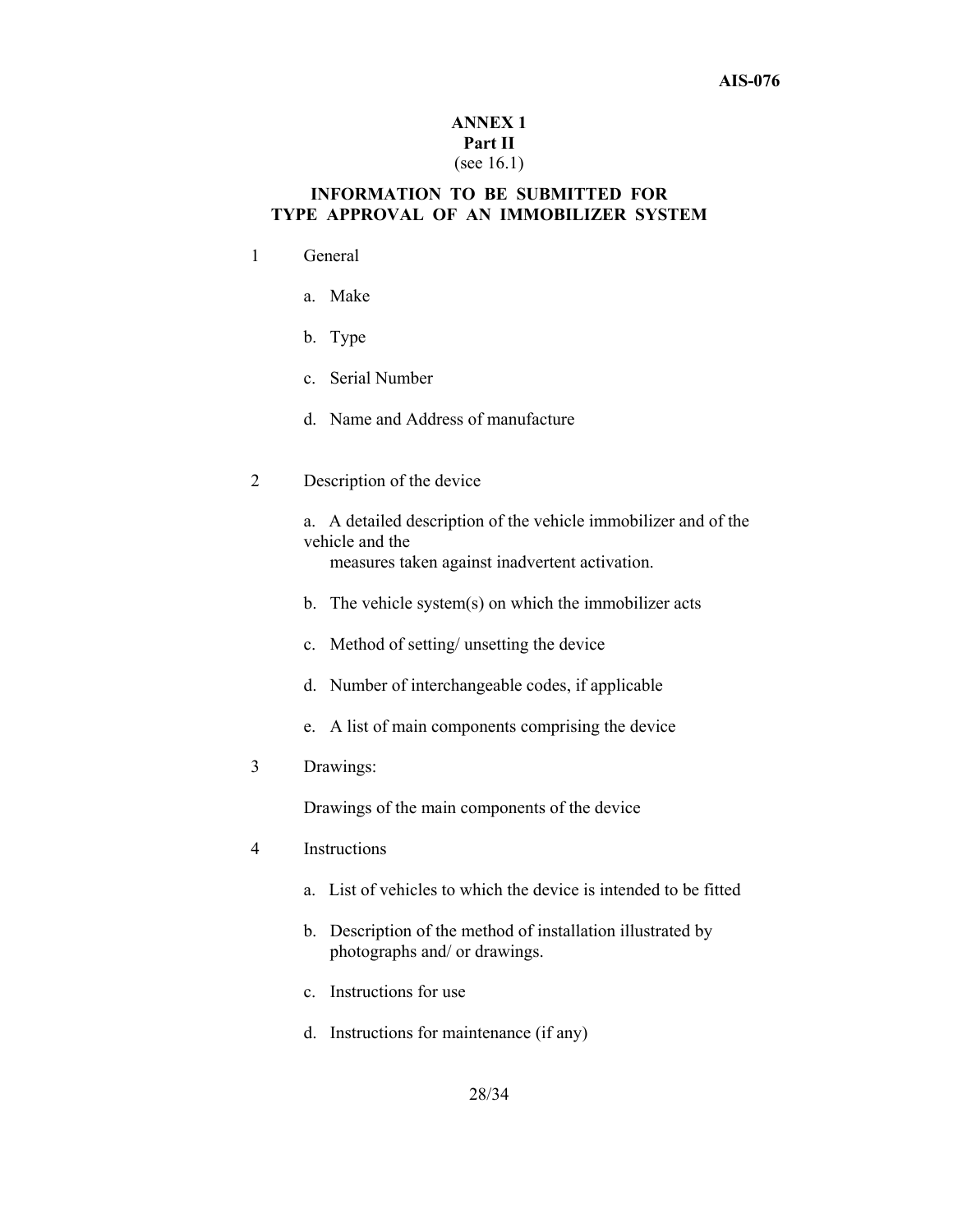(see 7.2 and 20.2)

# **FORMAT OF INSTALLATION CERTIFICATE**

| Professional installer, certify that the installation of vehicle alarm system/<br>immobilizer described below has been carried out by myself as per the<br>mounting instructions supplied by the manufaturer of the system. |
|-----------------------------------------------------------------------------------------------------------------------------------------------------------------------------------------------------------------------------|
| Description of the vehicle:                                                                                                                                                                                                 |
|                                                                                                                                                                                                                             |
|                                                                                                                                                                                                                             |
|                                                                                                                                                                                                                             |
|                                                                                                                                                                                                                             |
| Description of the vehicle alarm system/immobilizer                                                                                                                                                                         |
|                                                                                                                                                                                                                             |
|                                                                                                                                                                                                                             |
|                                                                                                                                                                                                                             |
|                                                                                                                                                                                                                             |
|                                                                                                                                                                                                                             |
|                                                                                                                                                                                                                             |
|                                                                                                                                                                                                                             |
|                                                                                                                                                                                                                             |
|                                                                                                                                                                                                                             |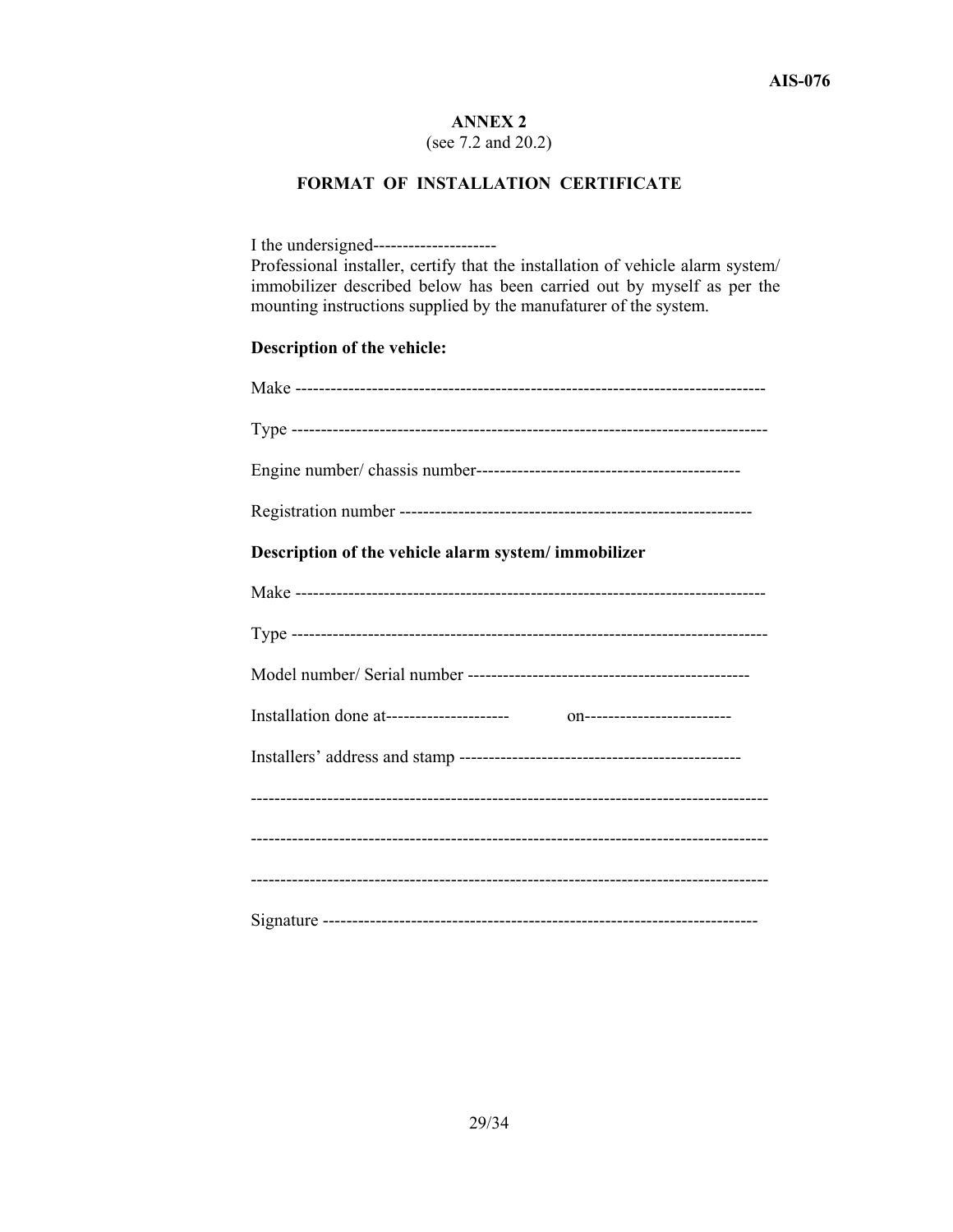# (see 6.2.11)

# **TEST OF SYSTEMS FOR THE PROTECTION OF THE PASSENGER COMPARTMENT**

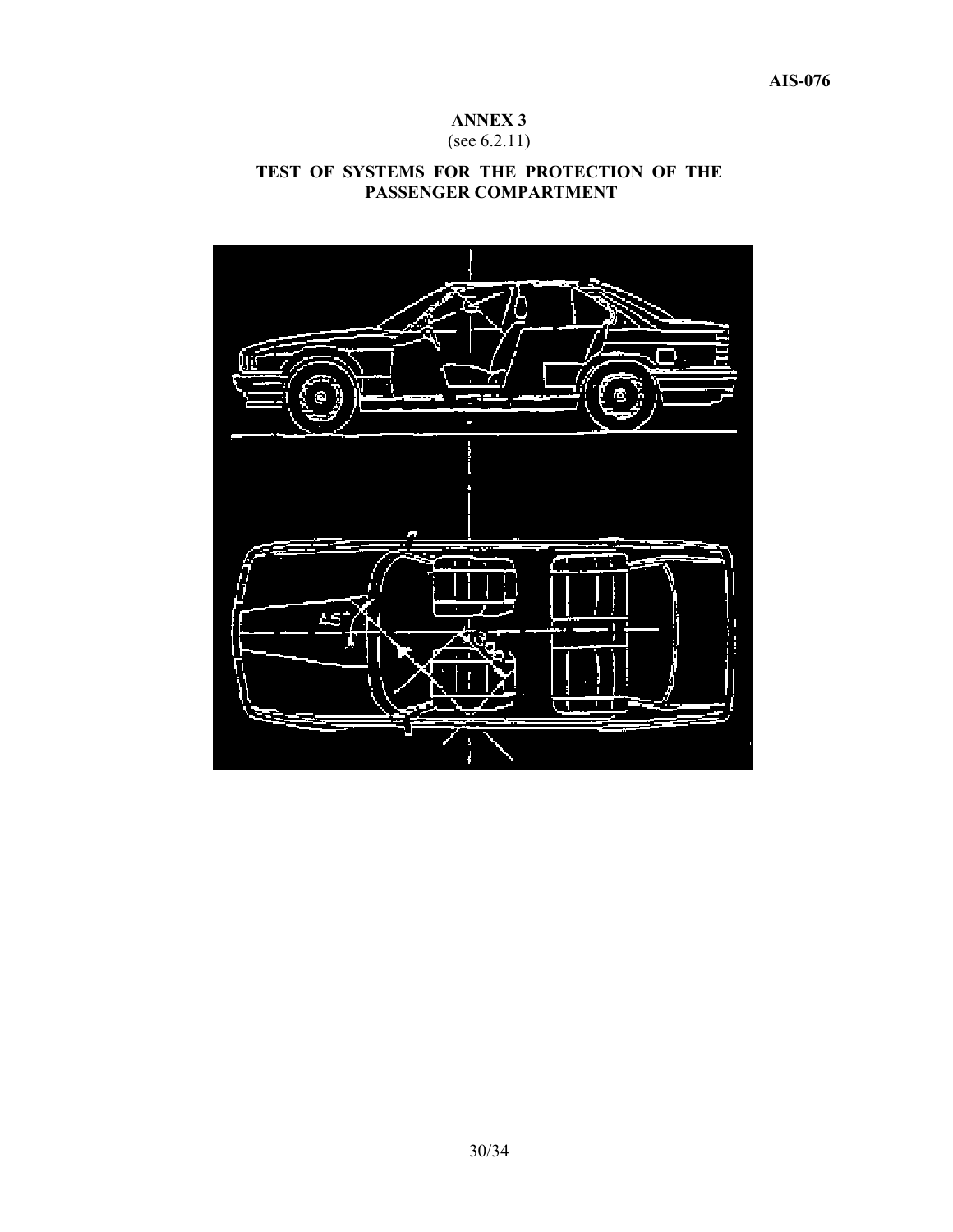#### (see 6.2.12)

#### **ELECTROMAGNETIC COMPATIBILITY**

**Note**: To test the electromagnetic compatibility, either paragraph 1. or paragraph 2. shall be used, depending on the test facilities.

## **1. METHOD ISO**

Immunity against disturbances conducted along supply lines

Apply the test pulses 1, 2, 3a, 3b, 4 and 5 according to the International standard ISO 7637-1: 1990 to the supply lines as well as to other connections of VAS/AS which may be operationally connected to supply lines.

VAS/AS in unset state

The test pulses 1 through 5, shall be applied with a degree of severity III. The required functional status for all applied test pulses shall be A.

VAS/AS in set state

The test pulses 1 through 5 shall be applied. The required functional status for all applied test pulses are given in Table 1.

| Test pulse number | Test level | Functional status |
|-------------------|------------|-------------------|
|                   |            |                   |
|                   |            |                   |
| эa                |            |                   |
|                   |            |                   |
|                   |            |                   |
|                   |            |                   |
|                   |            |                   |

Table 1 – Severity/functional status (for supply lines)

Immunity against disturbance coupled on signal lines

Leads which are not connected to supply lines (e.g. special signal lines) shall be tested in accordance with the International Standard ISO 7637-3:1995 (Corr.1). The required functional status for all applied test pulses are given in Table 2.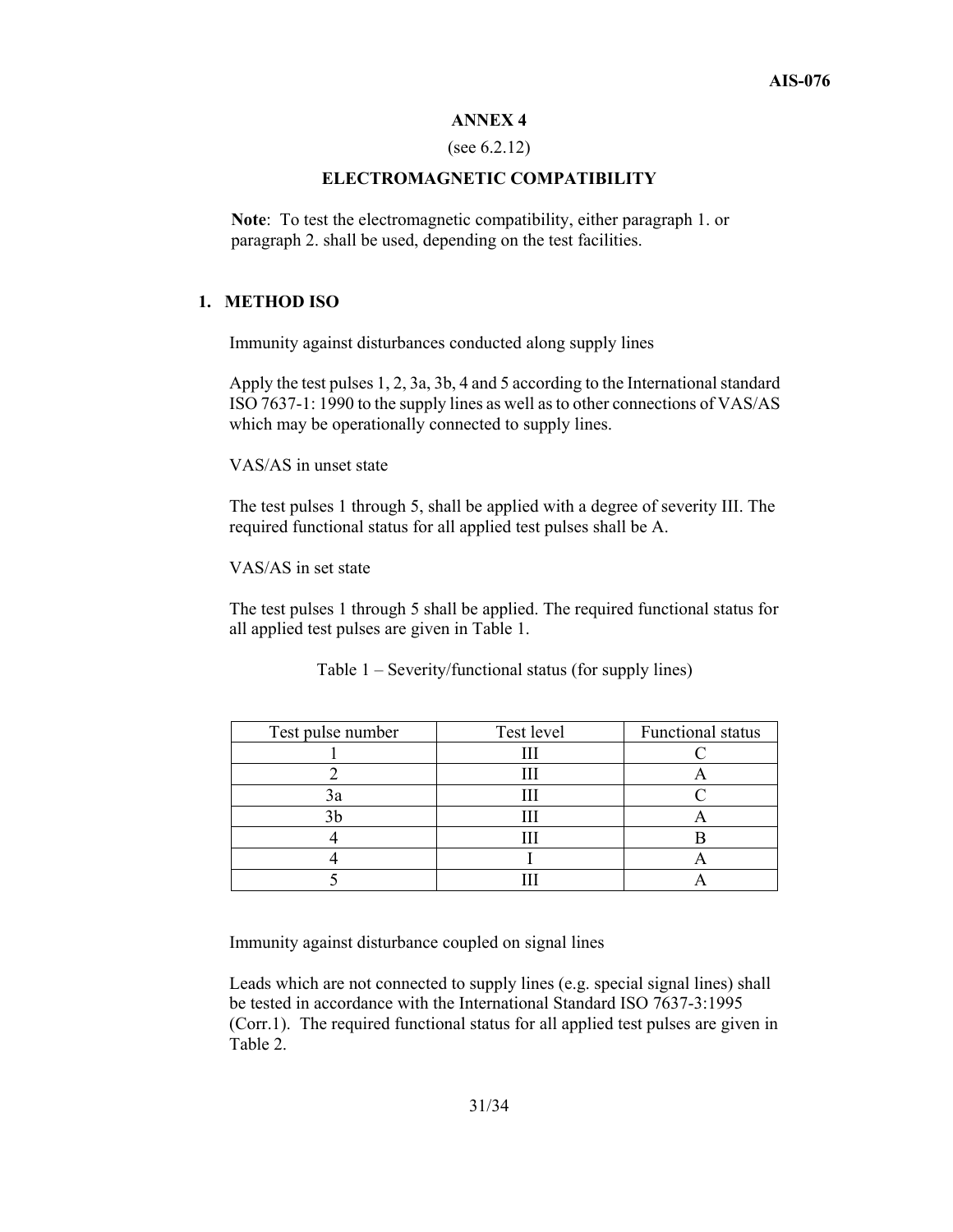Table 2 – Test level / functional status (for signal lines)

| Test pulse number | Test level | <b>Functional status</b> |
|-------------------|------------|--------------------------|
|                   |            |                          |
|                   |            |                          |

Immunity against radiated high frequency disturbances

Testing of the immunity of a VAS/AS in a vehicle or as a separate technical unit may be performed according to the prescriptions in AIS 004 (Part 2) (under formulation) and test methods described therein.

Electrical disturbance from electrostatic discharges

Immunity against electrical disturbances shall be tested in accordance with Technical Report ISO/TR 10605-1993.

Radiated emission

Tests shall be performed according to AIS 004, according to the test methods described therein for vehicles or for a separate technical unit.

#### **1. METHOD IEC**

Electromagnetic field

The VAS/AS shall undergo the basic test. It shall be subjected to the electromagnetic field test described in IEC Publication 839-1-3-1998 test A-13 with a frequency range from 20 to 1000 MHz, and for a field strength level of 30 V/m.

In addition, the VAS/AS shall be subjected to the electrical transient conducted and coupled tests described in the International standard ISO 7637 Parts 1:1990, 2:1990 and 3:1995, as appropriate.

Electrical disturbance from electrostatic discharges

The VAS/AS shall undergo the basic test. It shall be subjected to testing for immunity against electrostatic discharge as described in either EN 61000-4-2, or ISO/TR 10605-1993, at the manufacturer's choice.

#### Radiated emissions

The VAS/AS shall be subjected to testing for the suppression of radio frequency interference according to AIS 004 for vehicles and separate technical unit."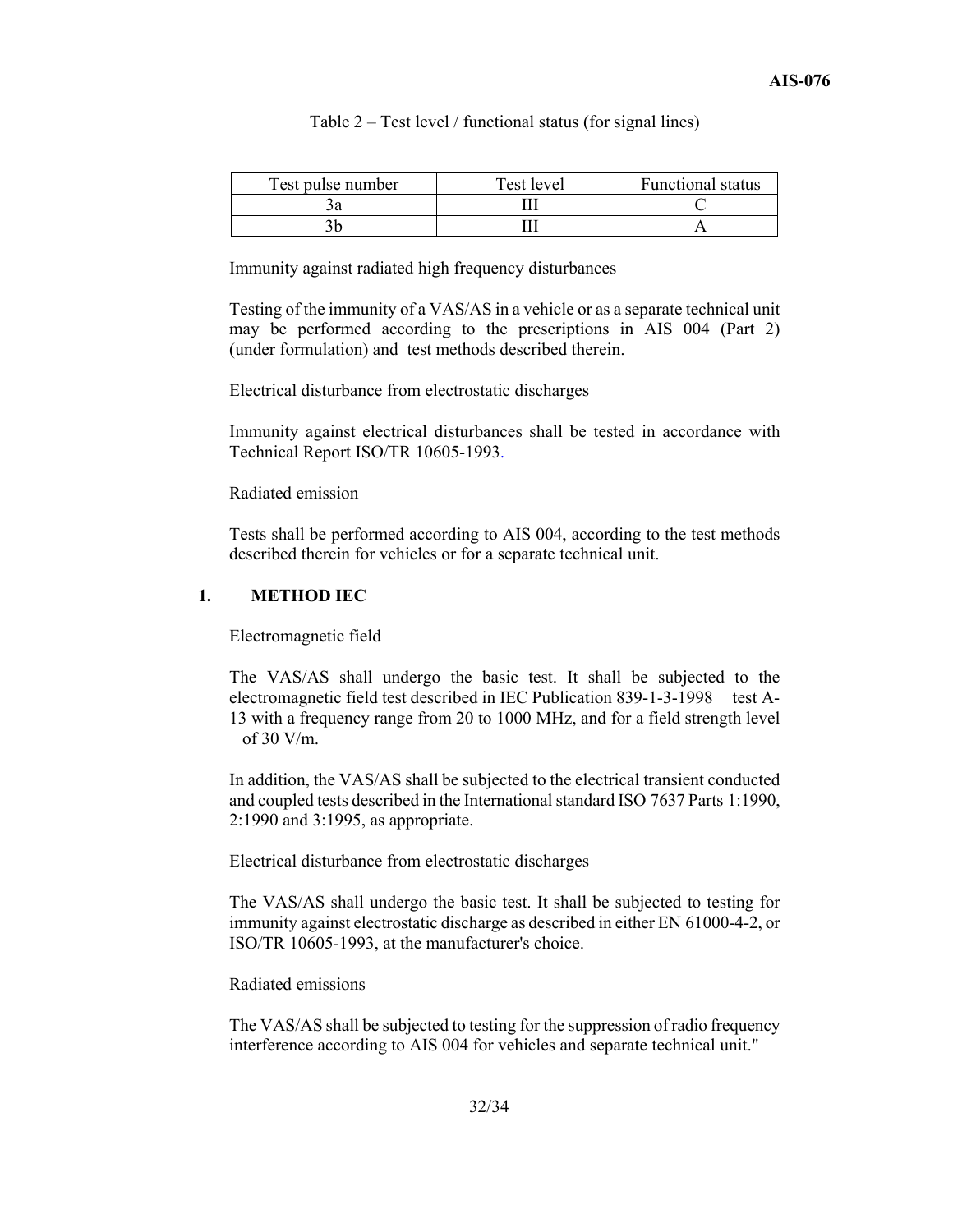#### (see 5.6.2.1 and 11.6.2.1)

#### **SPECIFICATIONS FOR MECHANICAL KEY SWITCHES**

- 1. The cylinder of the key switch shall not protrude by more than 1 mm from the cowling, and the protruding part shall be conical.
- 2. The joint between the cylinder core and the cylinder casing shall be capable of withstanding a tensile force of 600 N and a torque of 25 Nm.
- 3. The key switch shall be provided with a cylinder drill obstruction.
- 4. The key profile shall have at least 1,000 effective permutations.
- 5. The key switch shall not be operable by a key which differs by only one permutation from the key matching the key switch.
- 6. The key aperture to an external key switch shall be shuttered or otherwise protected against the penetration of dirt and/or water.